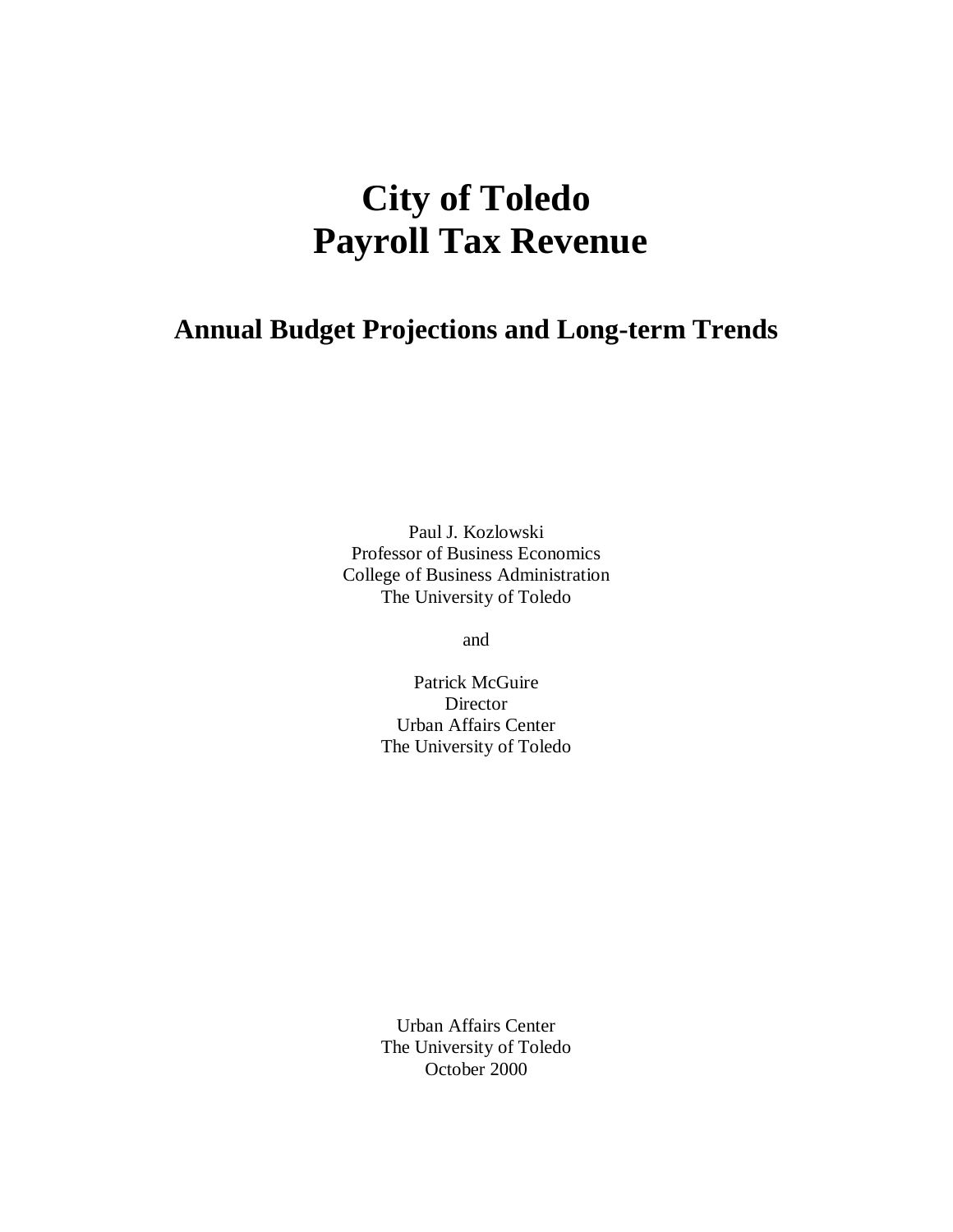#### Executive Summary

Each year the City of Toledo faces problems determining how much money will be available for the next year and when that money will be available. Over the years, revenue projections have provided City Council with the foundation for meeting demands for expenditures within Toledo. The city's stabilization fund serves as an adjustment for overpredictions or underpredictions of revenue from year to year. Perfect predictions of revenue are impossible, but errors can be contained within manageable levels to achieve reasonable budgeting processes for an unknown future environment.

This report highlights long-term forces that influence revenue trends and future prospects. Section 1 compares Toledo's tax revenues to those of other large cities in Ohio and to other areas in Northwest Ohio. The section presents factors that influence longterm prospects for the City of Toledo, including employment and construction trends and the relatively rapid growth of suburbs. Section 2 reviews trends and changes in quarterly tax withholdings from 1986 to 1999 and outlines dynamic procedures for projecting tax revenue for the next calendar year. Section 3 lists recommendations based on analyses of long-term trends and short-run change in the City's tax revenue.

The analysis of **long-term trends** generated the following findings:

- The City of Toledo's tax withholdings grew 3.2% per year from 1986 to 1999, but grew 4.2% per year since 1991. The suburbs surrounding Toledo, especially those with available land for development, experienced more rapid growth of tax revenues -- roughly double the rate of the City of Toledo.
- Toledo has benefited from growth that has outpaced inflation since 1991. The challenge that Toledo faces is how to better deal with the longer term trend that shows growth at more rapid rates in less developed suburban communities while Toledo's population remains constant or declining.
- Toledo is for the most part "built-out," and this has affected residential construction within the City. Residential construction rose during the 1990's, but the City's portion of such construction in the metropolitan region is now just about one-half its 1980 share.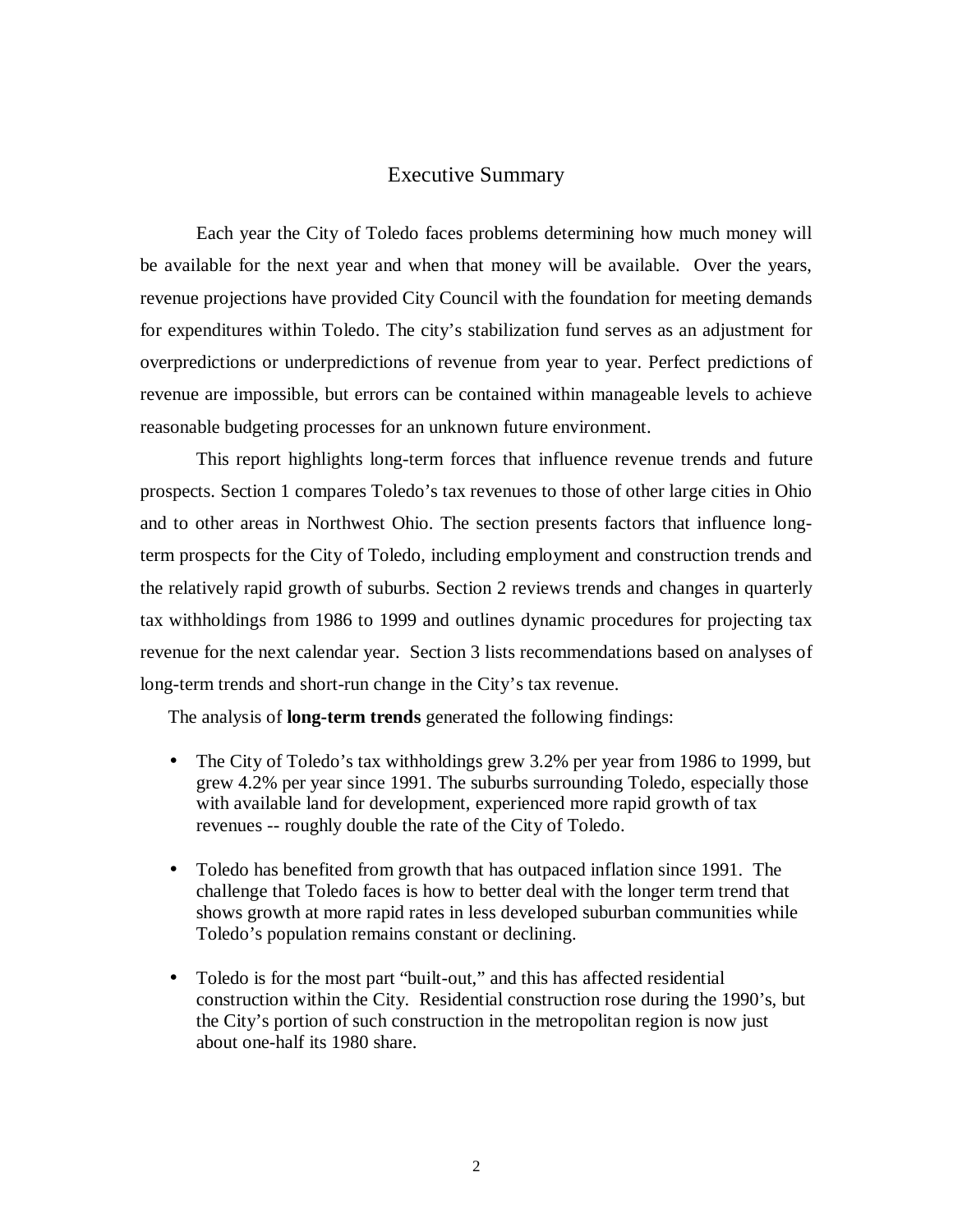The analysis of **short-run dynamics** generated these findings.

- Forecasting tax revenue is straightforward but complex. The Department of Finance must predict the third and fourth quarters of the current year and then forecast the entire next calendar year.
- Statistical analyses reveal **seasonal, cyclical, and trend** influences on quarterly tax revenue. Our **Dynamic Quarterly Forecast (DQF)** technique accounts for each of these influences on the City's tax revenues.
- The national recession of 1990-1991 was a major external force that pulled revenue below its trend during the 1990's. A key local leading indicator that helps to predict changes in tax revenue is initial claims for unemployment insurance. The DQF uses that indicator to predict cyclical changes in the City's quarterly tax revenue.
- The DQF technique generated quarterly forecasts for the current year with a mean absolute percent error of 1.5% for the ten-year period covering 1989 to 1999. That is a \$1.6 million average difference between actual tax withholdings and DQF predictions. Annually, during the 1990's, the forecasting errors averaged 4.2%.
- Forecasting errors from DQF are relatively small and appear manageable for a municipal budgeting process with a stabilization fund (such as Toledo). The dynamics of the DQF can update trend, cyclical, and seasonal estimates with new data available during budget preparation each year.

Based on these findings, we **recommend** the following for the City of Toledo.

- Use DQF for short-term forecasts of tax revenue. Updates of the model with new data will improve forecasting and budgeting each year. These updates include revisions of the seasonal, cyclical, and trend estimates, along with those for the leading Toledo indicators.
- The City needs to monitor trends in employment, firm, and industry shifts for Toledo and Northwest Ohio using ES-202 data.
- The City needs to develop a strategy to deal with the long-term factors affecting its tax base. Key issues requiring attention are the employment base, business environment, housing, and new residents.
- The City should explore a political alliance with other central cities in Ohio that are subject to the same long-term forces affecting growth of tax revenue.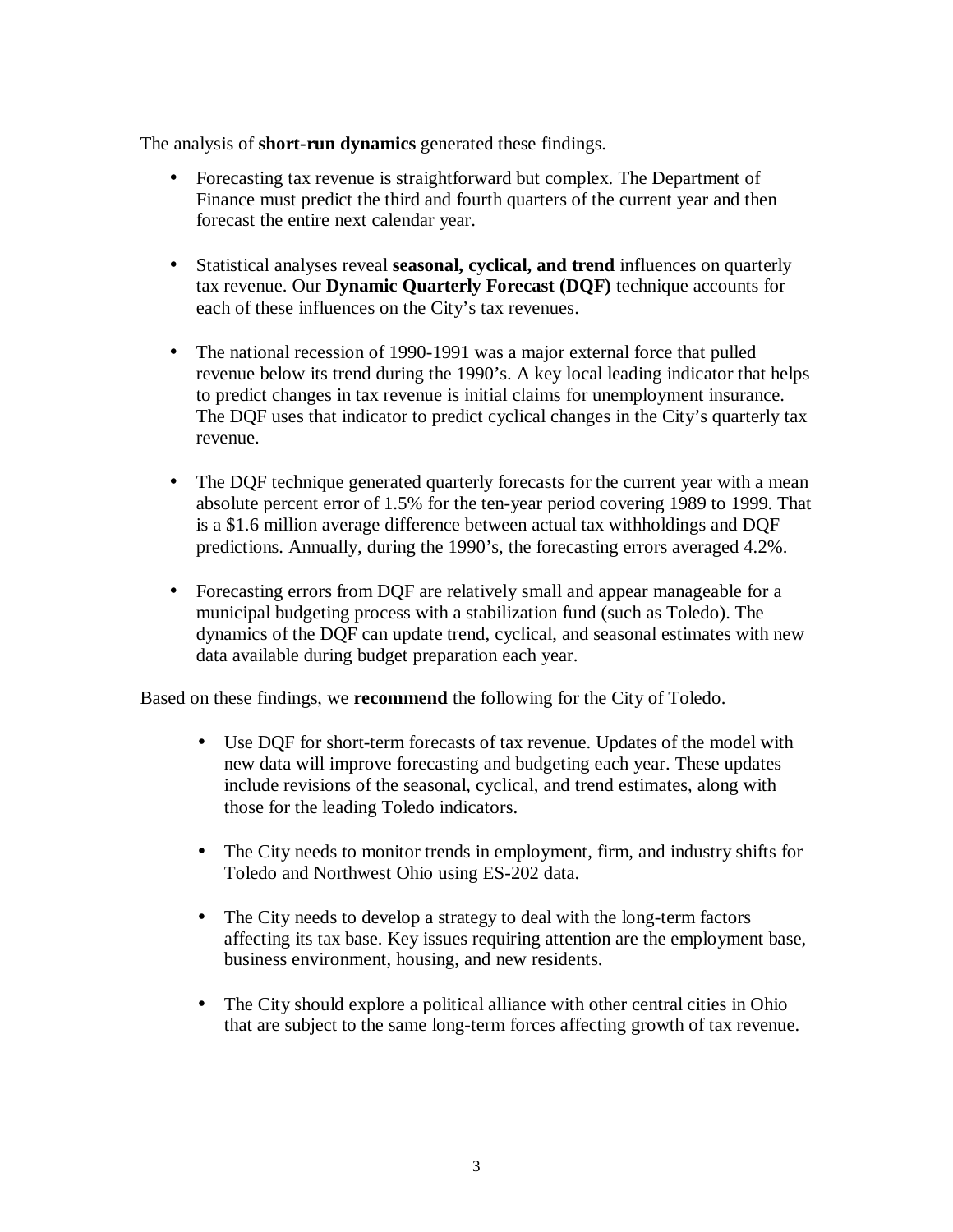### **Section 1 Long-term Trends**

The City of Toledo is located in the center of rapidly growing communities. Growth in the Toledo metropolitan area (MSA) was relatively strong during the 1990's; the large central city grew more slowly. Note the upward trend in the City of Toledo's withholdings of taxes from 1986 to 1999 in Figure 1. The trend in withholdings is similar to that of employment in the three-county (Lucas, Wood, and Fulton) Toledo metro area. The growth rates differ, however. Income tax withholdings grew at 3.2% per year while employment in the Toledo MSA rose at 1.1% per year.

**Figure 1 City Tax Revenue Withholdings and Metropolitan Employment**



Source: City of Toledo and the Ohio Bureau of Employment Services.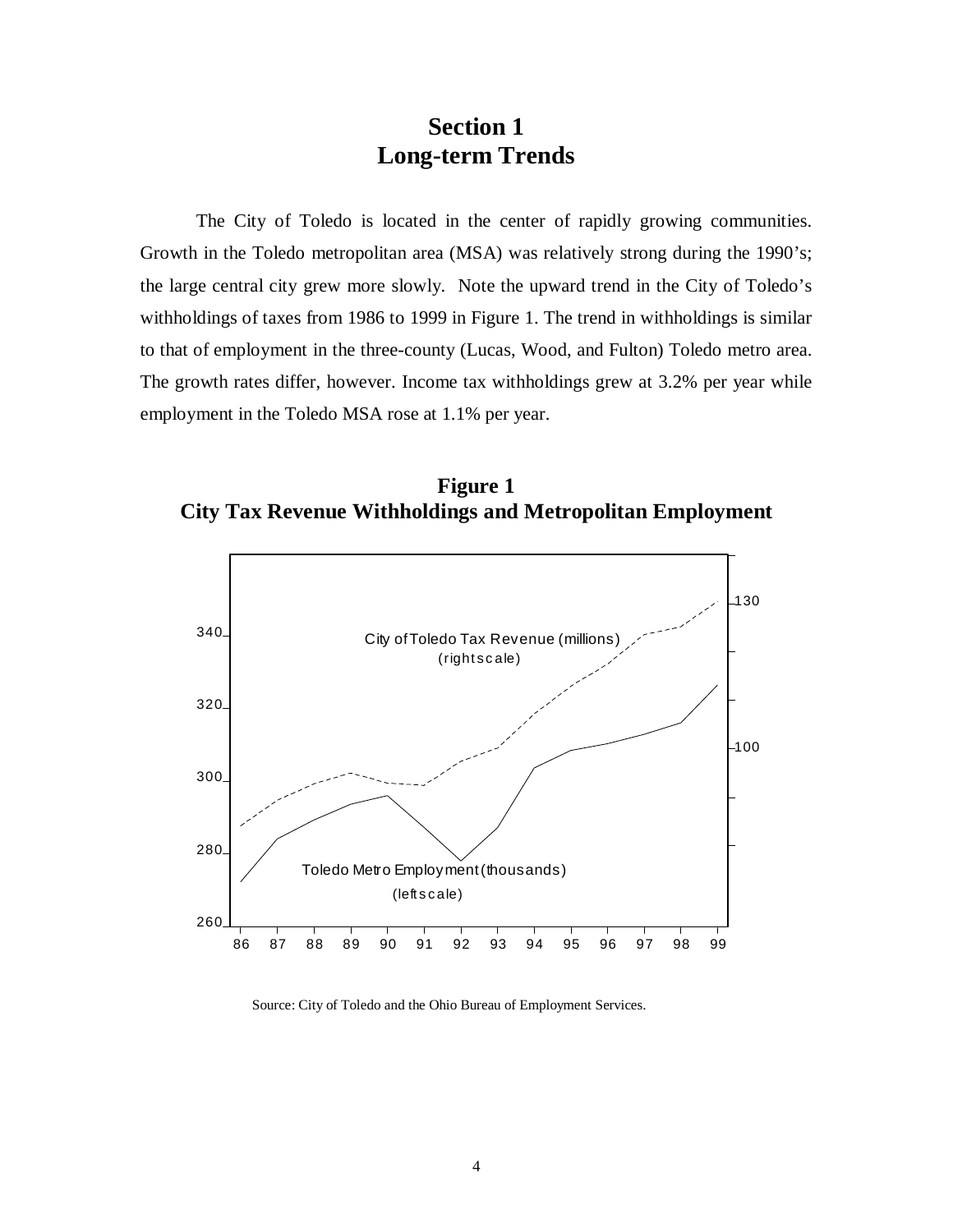After a significant drop from 1987 to 1991, Figure 2 shows that Toledo turned its revenue picture around and posted reasonable gains through 1999. From 1991 to 1999, the City's current-dollar tax revenue grew 4.2% per year; inflation averaged about 2.5% over that period. In short, it took stronger growth over the last eight years to return the City to its 1987 level of tax revenue when adjusted for inflation. That long recovery reflects the impact that external cyclical factors exert on the local economy and the City's tax revenue.





Source: Urban Affairs Center, The University of Toledo.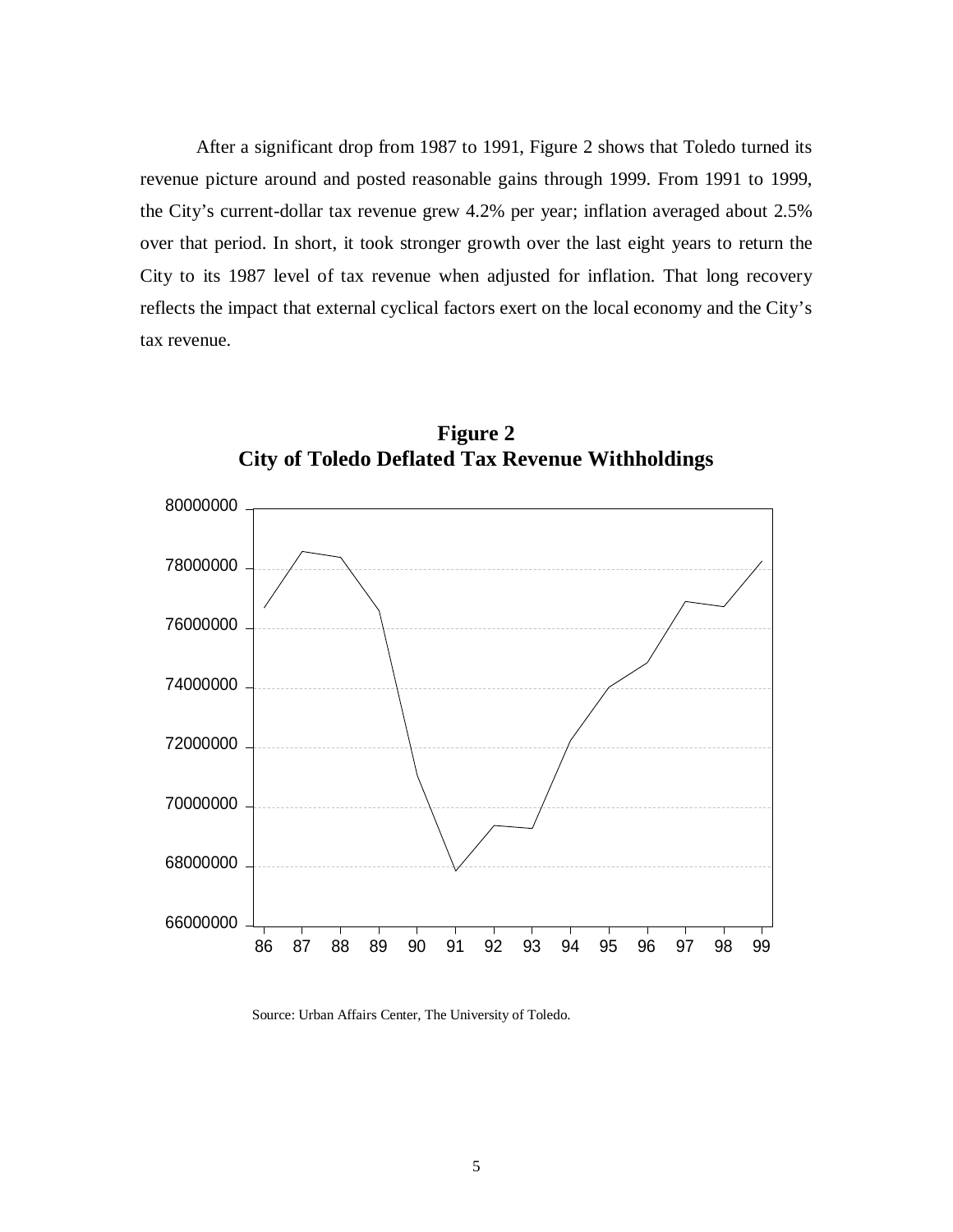

**Figure 3 Annual Growth Rate of Tax Revenue, Northwest Ohio Areas**

Source: Ohio Department of Taxation, Tax Analysis Division and the Urban Affairs Center.

Figures 3 shows annual growth rates in municipal tax revenue for Toledo and other areas in Northwest Ohio. Comparable data from the Tax Analysis Division of the Ohio Department of Taxation reveal that the City of Toledo grew considerably slower than many of its suburban neighbors. Rapid growth occurred in Bowling Green, Holland, Maumee, Perrysburg, Sylvania, and Waterville. Each of those areas experienced growth in tax revenue greater than 8% per year from 1983 to 1997; that is more than twice the pace in the City of Toledo. The growth rate in the City of Toledo was higher after 1994 but still lagged rates recorded in most suburban municipalities. And, except for Bowling Green and Rossford, none of the other areas increased its municipal tax rate. An expansion of the tax base accounts, therefore, for the rapid growth observed in the suburban areas of Northwest Ohio.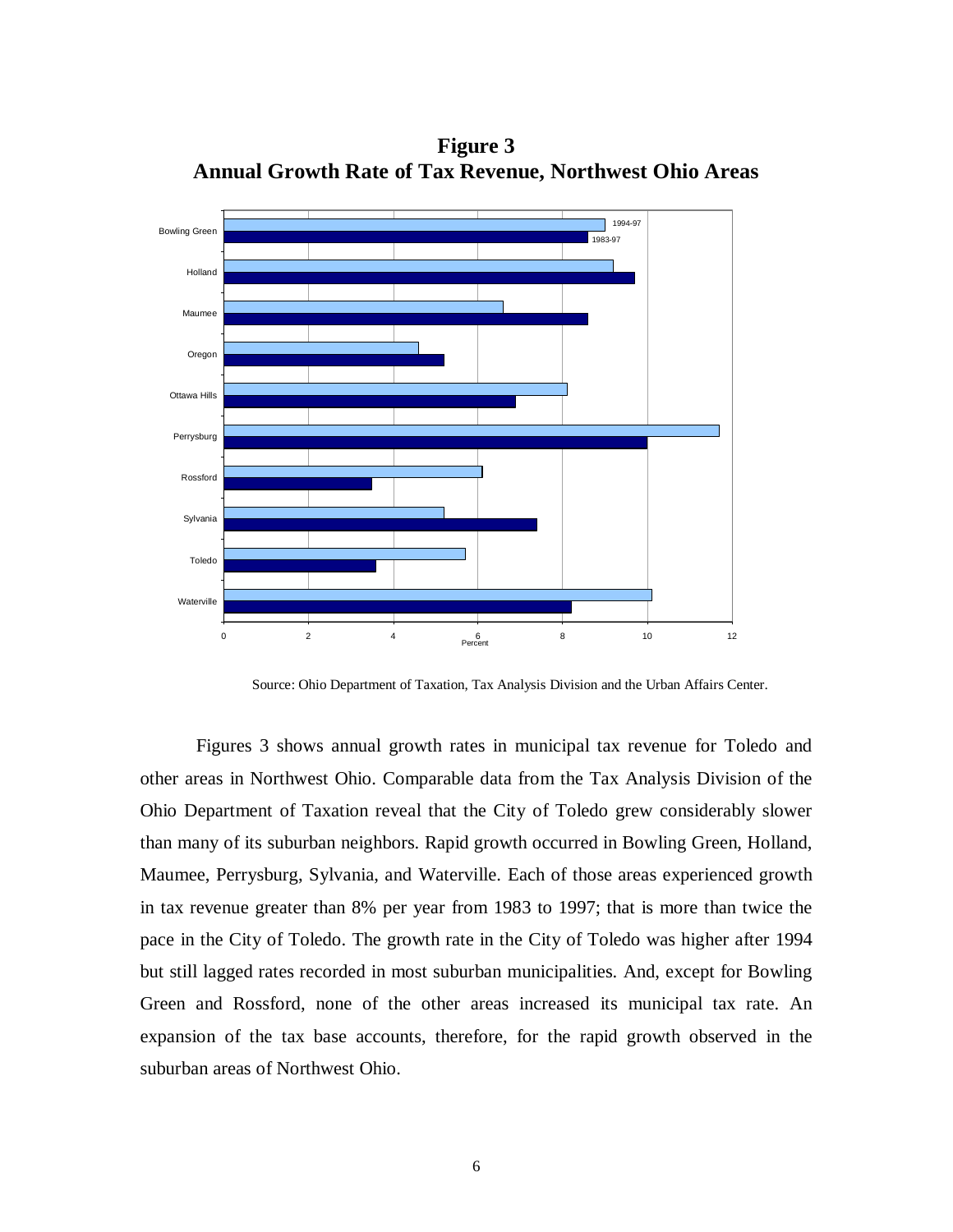

Figure 4 Annual Growth Rate of Tax Revenue, Central Cities

Source: Ohio Department of Taxation, Tax Analysis Division and the Urban Affairs Center.

The City of Toledo's condition with respect to growth in tax revenue is not unique. Figure 4 shows that the cities of Akron, Cleveland, and Youngstown also exhibited relatively slow growth. While growth of tax revenue was somewhat faster in Cincinnati and Columbus, it advanced markedly slower than the municipalities surrounding the City of Toledo. Columbus is a special case among cities in Ohio because of its aggressive annexation policy. That certainly helped Columbus achieve faster growth of tax revenue than other large central cities in the state. Since 1994, only Cleveland and Columbus experienced faster growth than Toledo. It is important to note the stronger growth in Toledo during the second half of the 1990's.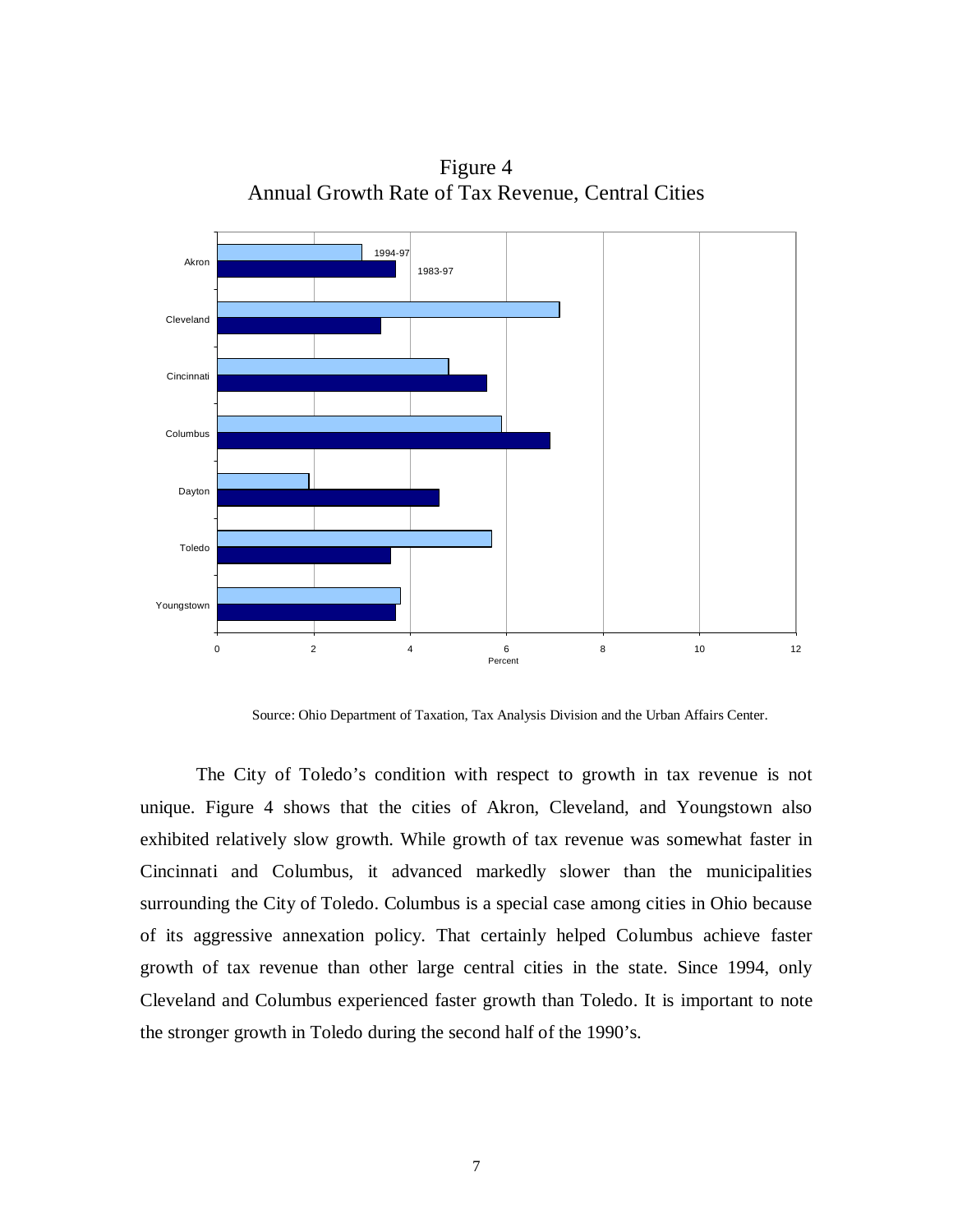Tax revenue for a municipality depends simply on its tax rate and tax base as follows:

#### Tax Revenue  $=$  Tax Rate x Tax Base.

The tabulation below shows the rates reported by the Ohio Department of Taxation for 1997. The City of Toledo has the highest payroll/income tax rate of the urban areas listed and tied with three other municipalities for the highest rate in Northwest Ohio. Thus, the slower growth in tax revenue in the City of Toledo is combined with a relatively high tax rate. The actual growth in Toledo's revenue results directly from slower growth in the city's tax base. Growth in municipal tax revenues is not directly related to changes in tax rates except in Bowling Green, which increased its tax rate from 1.5% in 1983 to 1.73% in 1997, then to 1.92% in 1998. The full impact of the increases for Bowling Green's increases is not evident in the chart since only one year of the increased tax rate is included in Bowling Green's average growth in tax revenue.

| Municipality              | 1997 Tax Rate (%) |
|---------------------------|-------------------|
| <b>Toledo</b>             | 2.25              |
| Akron                     | 2.0               |
| Cincinnati                | 2.1               |
| Cleveland                 | 2.0               |
| Columbus                  | 2.0               |
| Dayton                    | 2.25              |
| Youngstown                | 2.25              |
| Holland                   | 2.25              |
| <b>Bowling Green</b>      | 1.73              |
|                           |                   |
|                           |                   |
| Maumee                    | 1.5               |
| Oregon                    | 2.25              |
| Ottawa Hills              | 1.5               |
| Perrysburg<br>Rossford    | 1.5               |
|                           | 2.25<br>1.5       |
| Sylvania<br><b>Toledo</b> | 2.25              |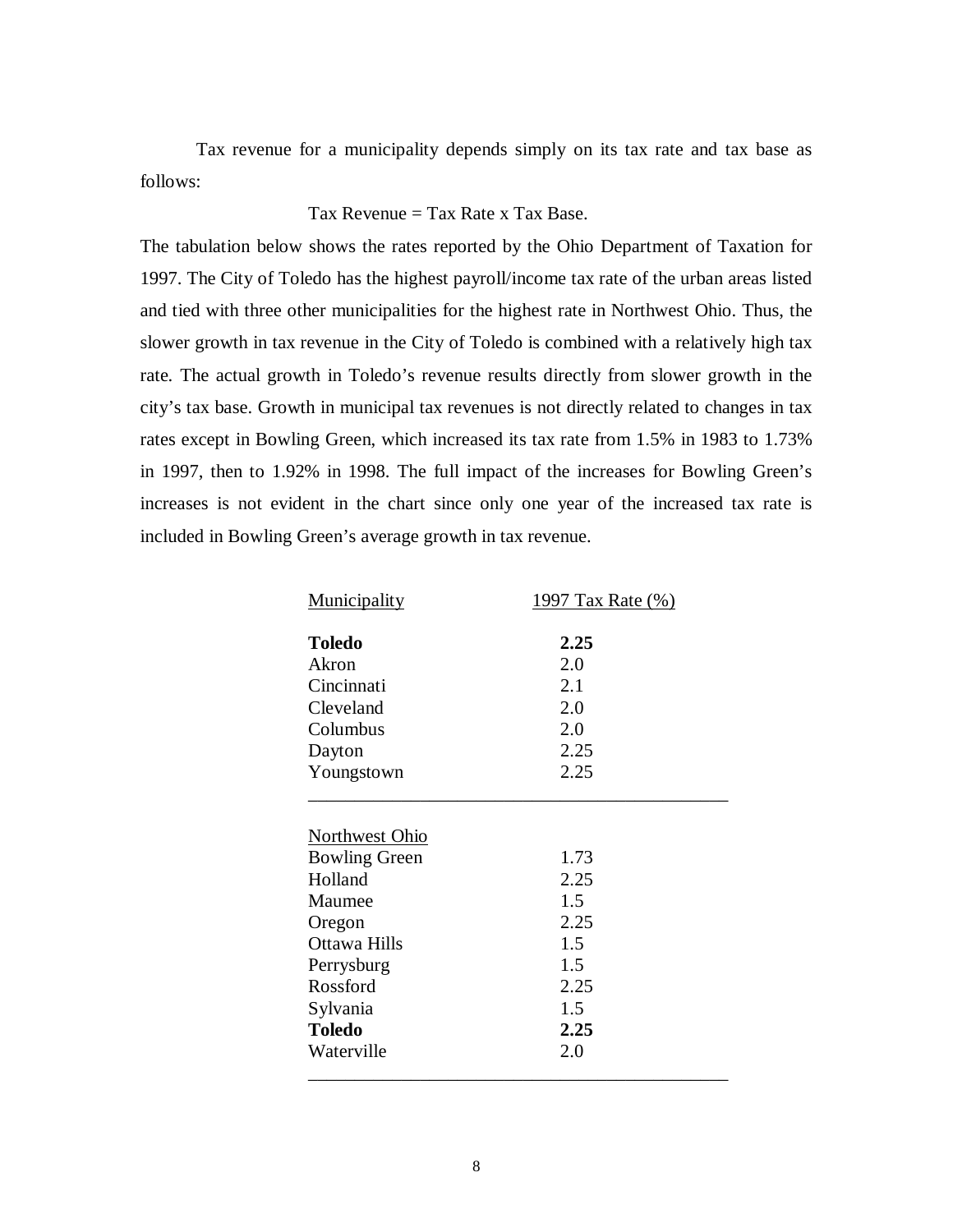The tax base depends on employment and income in the city. Employment in the City of Toledo grew during the 1990's, but at a slower rate than many other municipalities in Northwest Ohio. ES-202 data show an employment gain in the City of Toledo of about 7% from 1991 to 1998. These confidential ES-202 data are collected by the Ohio Department of Development and are available to the state's Urban University Program centers for their analytic applications. From 1991 to 1998, Bowling Green experienced an 18%, Perrysburg 46%, and Sylvania City and Township about 28%.

Moreover, Toledo's share of employment in the metropolitan area slipped during the 1990's. In 1991, for example, the city accounted for about 58% of employment in the three-county metropolitan area; by early-1998, that share slipped to 56%. In contrast, the combined City and Township of Sylvania experienced an increase in its employment share from about 13% to nearly 15%.

The City of Toledo, like most of America, is undergoing a shift from a traditional manufacturing base to a more diversified economy. Nevertheless, manufacturing generated relatively high wages for workers in the city. The ES-202 data show manufacturing employment in the City of Toledo at 22,147 for 1991, about 41% of the manufacturing employment in the Toledo metropolitan area. By early-1998, the city's manufacturing employment had dropped almost 2%; its share in the three-county metro Toledo area was down to 35%. The decline in manufacturing in metro Toledo is part of a long-term downward trend. In early-1979, employment in manufacturing was about 80,000; by early-1999, it was about 60,000. Although manufacturing employment did recover in metro Toledo during the 1990's, the City had fewer workers in manufacturing than at the beginning of the decade.

Not all of the smaller municipalities in Northwest Ohio experienced gains in manufacturing employment, but some did. Manufacturing employment jumped 56% in Bowling Green and about 35% in the combined City and Township of Waterville, Springfield Township, and Holland. Employment changes in Northwest Ohio indicate problems in the city's tax base over the last decade. Those trends require attention, otherwise, the tax base can be expected to erode slowly. That possibility reflects a longterm structural problem for the City of Toledo similar to conditions in other large central cities in the state of Ohio and in the United States.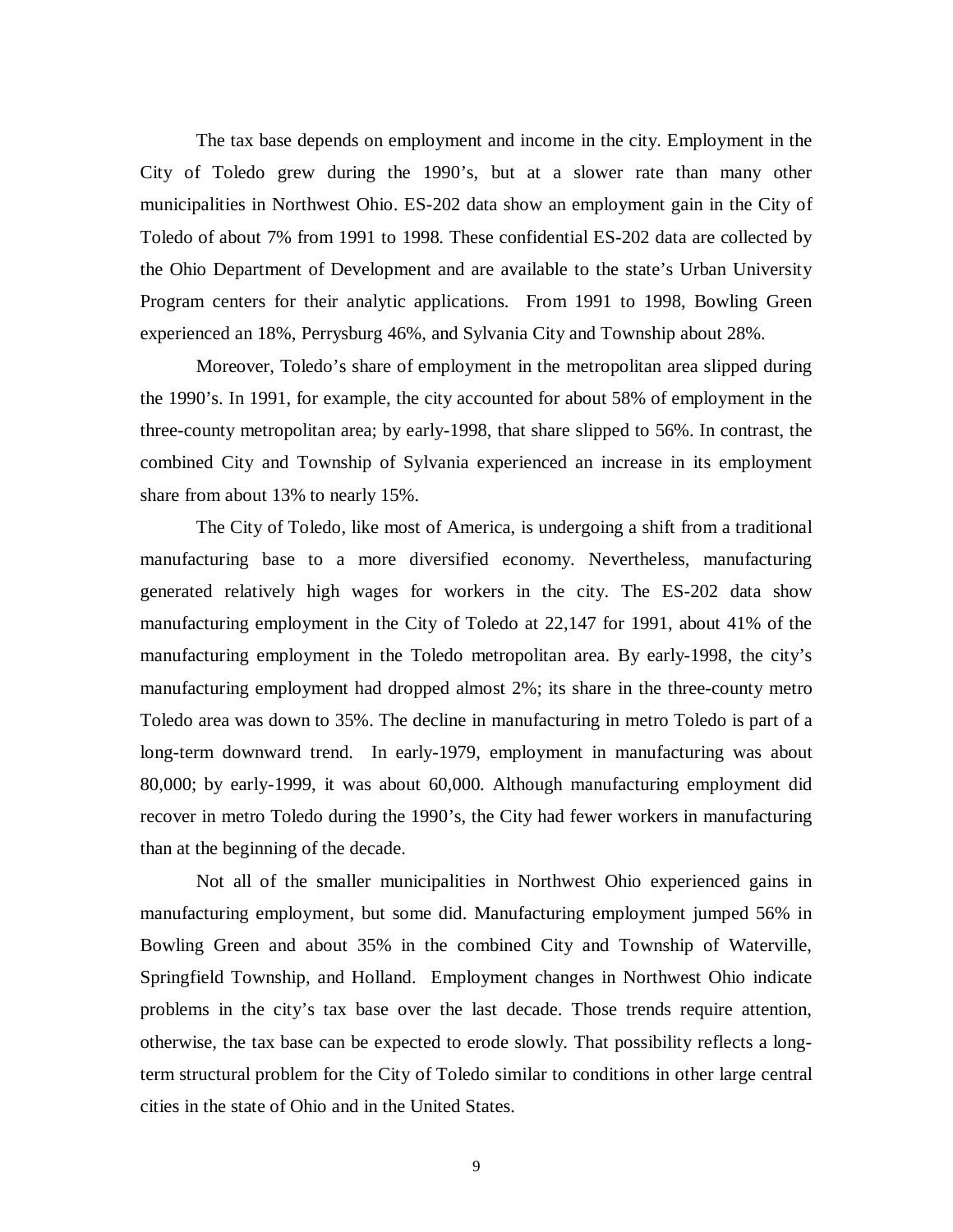| 1991    | 1993    | 1998*   |
|---------|---------|---------|
| 17,450  | 16,946  | 20,548  |
| 514     | 483     | 488     |
| 5,816   | 7,743   | 9,548   |
| 20,358  | 20,869  | 22,447  |
| 560     | 560     | 424     |
| 2,512   | 2,994   | 3,765   |
| 8,696   | 8,967   | 9,558   |
| 10,131  | 12,164  | 14,777  |
| 2,183   | 2,532   | 3,015   |
| 5,816   | 7,743   | 9,548   |
| 10,694  | 11,565  | 14,128  |
| 26,176  | 28,081  | 32,898  |
| 167,299 | 172,319 | 179,502 |
| 2,766   | 2,472   | 2,245   |
| 1,303   | 1,416   | 1,638   |
| 2,842   | 3,245   | 3,448   |
| 1,539   | 1,829   | 1,810   |
|         |         |         |

## **Total Employment in Northwest Ohio Communities**

# **Manufacturing Employment in Northwest Ohio Communities**

| Area                 | 1991   | 1993   | 1998*  |
|----------------------|--------|--------|--------|
| <b>Bowling Green</b> | 3,109  | 3,188  | 4,856  |
| <b>Grand Rapids</b>  | 55     | 76     | 66     |
| Holland              | 1,412  | 1,533  | 1,913  |
| Maumee               | 2,995  | 3,237  | 2,392  |
| Monclova             | 8      | 58     | 5      |
| Northwood            | 434    | 321    | 348    |
| Oregon               | 1,599  | 1,392  | 1,594  |
| Perryburg            | 2,430  | 2,884  | 2,900  |
| Rossford             | 1,045  | 1,096  | 1,659  |
| Springfield Township | 1,412  | 1,533  | 1,913  |
| Sylvania City        | 454    | 376    | 365    |
| Sylvania Township    | 1,369  | 1,258  | 1,027  |
| <b>Toledo</b>        | 22,147 | 26,077 | 21,752 |
| Walbridge            | 1,433  | 1,242  | 1,097  |
| Waterville           | 391    | 322    | 465    |
| Waterville Township  | 634    | 777    | 928    |
| Whitehouse           | 243    | 455    | 463    |
|                      |        |        |        |

Source: Urban Affairs Center, The University of Toledo, ES-202 data.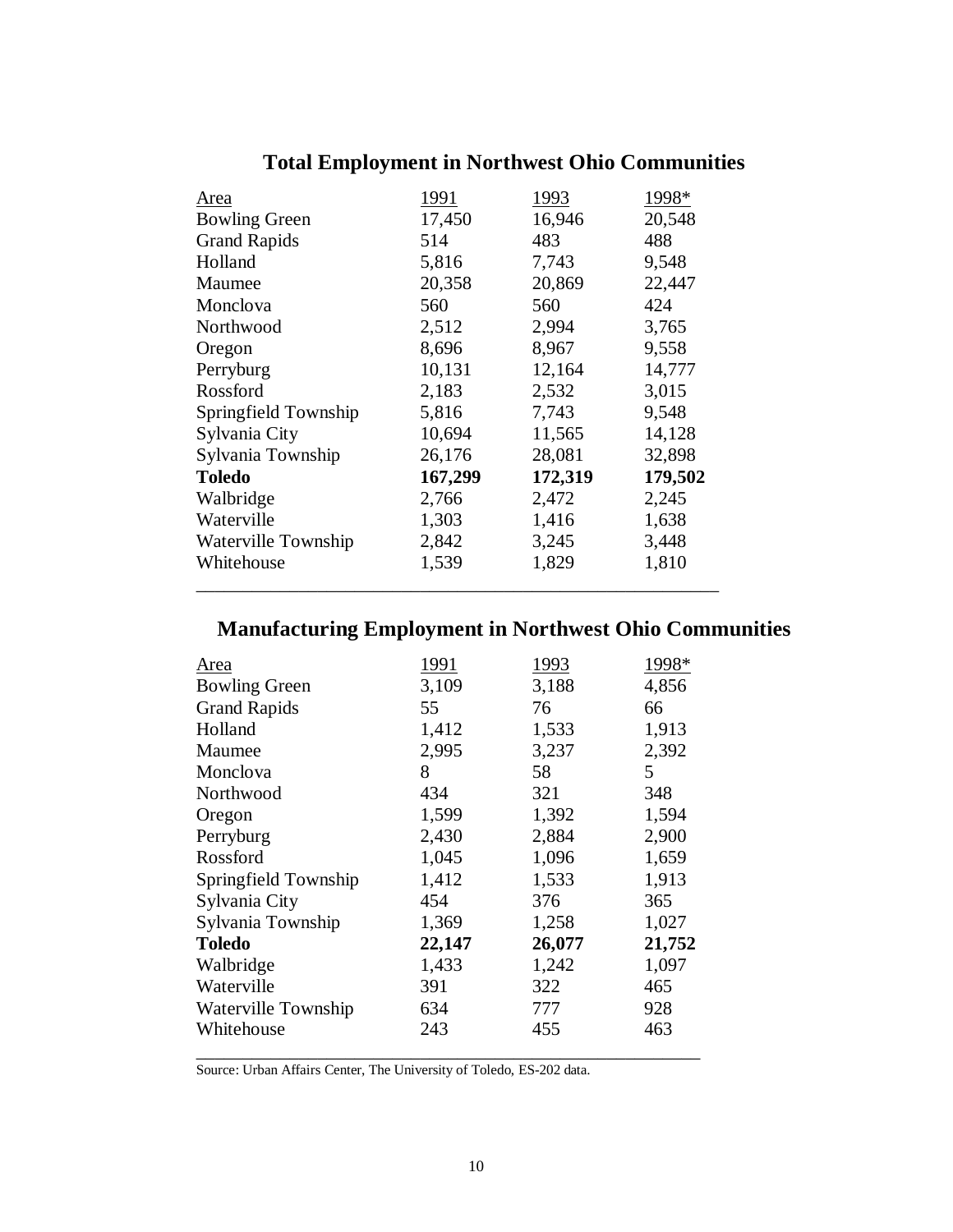We focused on total and manufacturing employment changes in the City of Toledo. ES-202 data permit detailed analyses for other industrial groups; such analyses can identify other industries that are changing the structure of Toledo's tax base.

One aspect of the changing employment and declining revenues not examined herein but in need of careful examination is the wage-related sub-sectors of the economy moving to the suburbs. Are the most skilled and/or highest wage manufacturers moving to the suburbs? Is there a move of high-wage, so-called "white-collar" professionals to suburban locations? Is it the large, so-called "monopoly sector," corporations moving to the suburbs and independent sub-contractor businesses remaining in the City? The latter may be more vulnerable to economic disruption in periods of cyclical downturns.

Trends in residential construction also reflect tax-base erosion in the City of Toledo. Although data collected and reported by the U.S. Bureau of the Census are fragmented and less reliable than employment data from the Ohio Bureau of Employment Services, the information captured from the data for communities in Northwest Ohio leads to the same conclusion drawn from employment data. Over the last two decades, permits issued for residential construction in Toledo exhibited a negative annual growth rate. In the counties of Fulton, Lucas, Ottawa and Wood, growth rates were strongly positive, with the annual pace in Fulton, Ottawa and Wood counties exceeding that of Lucas County. This reflects movement away from the central city and the largest county in Northwest Ohio. In the 1990's, however, growth of construction permits in the City of Toledo was positive at about 2.2% per year. Although positive, the rate is considerably lower than that of Fulton County (9.3%), Ottawa County (6.7%), and Wood County (5.9%). These trends in new residential construction do not reflect favorably on the City of Toledo. Moreover, when actual units authorized by the permits are considered, the City experienced a significant downtrend during the 1990's. In contrast, Fulton, Ottawa and Wood counties experienced positive growth in the number of residential units authorized at close to 6% per year.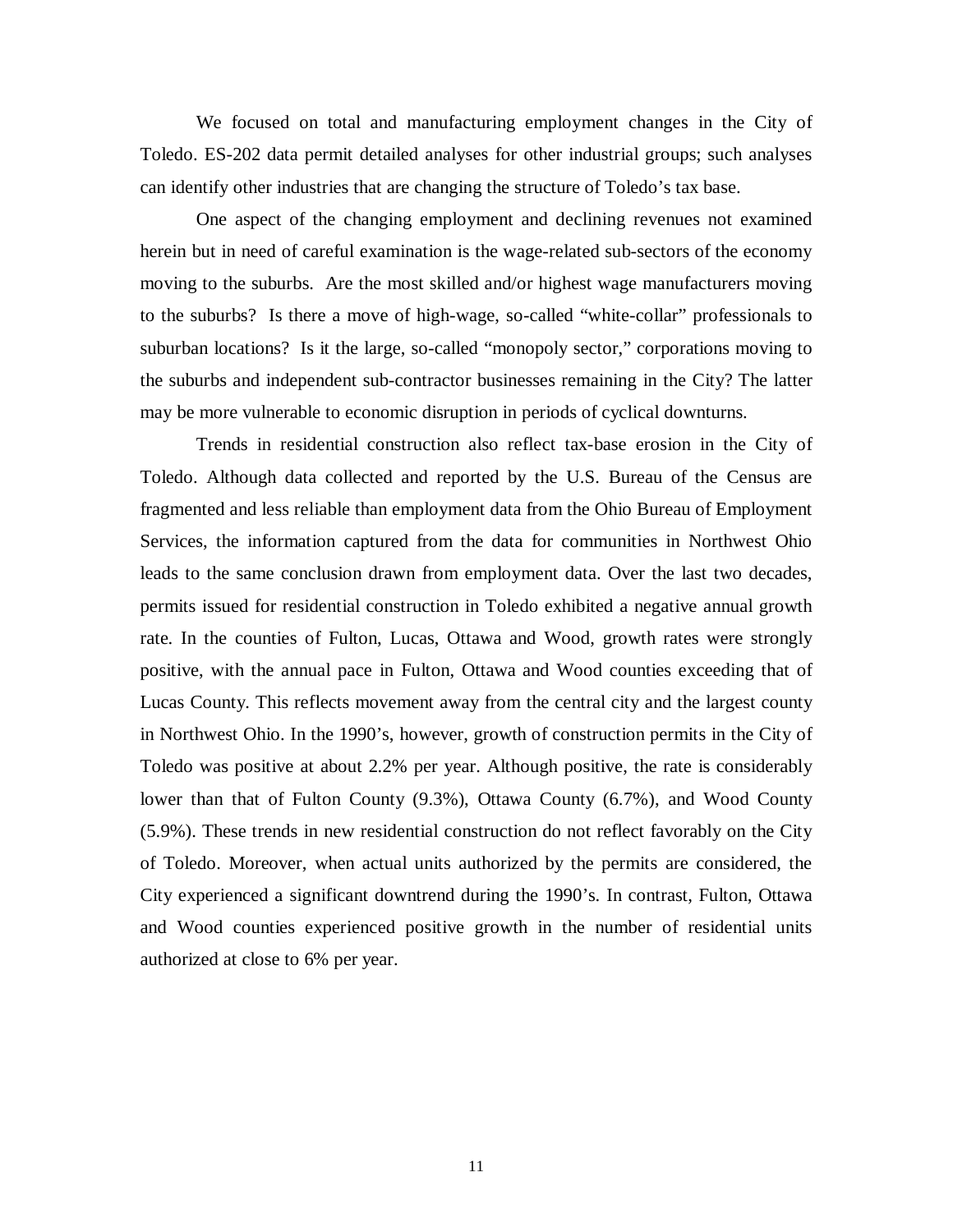**Figure 5 Value of New Residential Construction Authorized (millions), Toledo MSA**



Source: U.S. Department of Commerce, Bureau of the Census.

The city's share of new residential construction decreased in the last twenty years. In 1980, for example, new residential construction in the City of Toledo accounted for nearly one-third of residential construction in the three-county metro Toledo area. By 1998, the city's share had dropped to 14%. In 1999, the value of residential construction in metro Toledo was reported at \$258 million, up 103% from the beginning of the decade. The City of Toledo's share represented a much smaller portion of that total.

Figure 5 displays the value of new residential construction. The upward trend in the metropolitan area is about 3.8% per year from 1986 to 1999. After adjusting for inflation during this period, we observe no growth in the real value. At the end of the 1990's, the City of Toledo possessed a smaller share of residential construction that has not increased in inflation-adjusted value over the last fourteen years.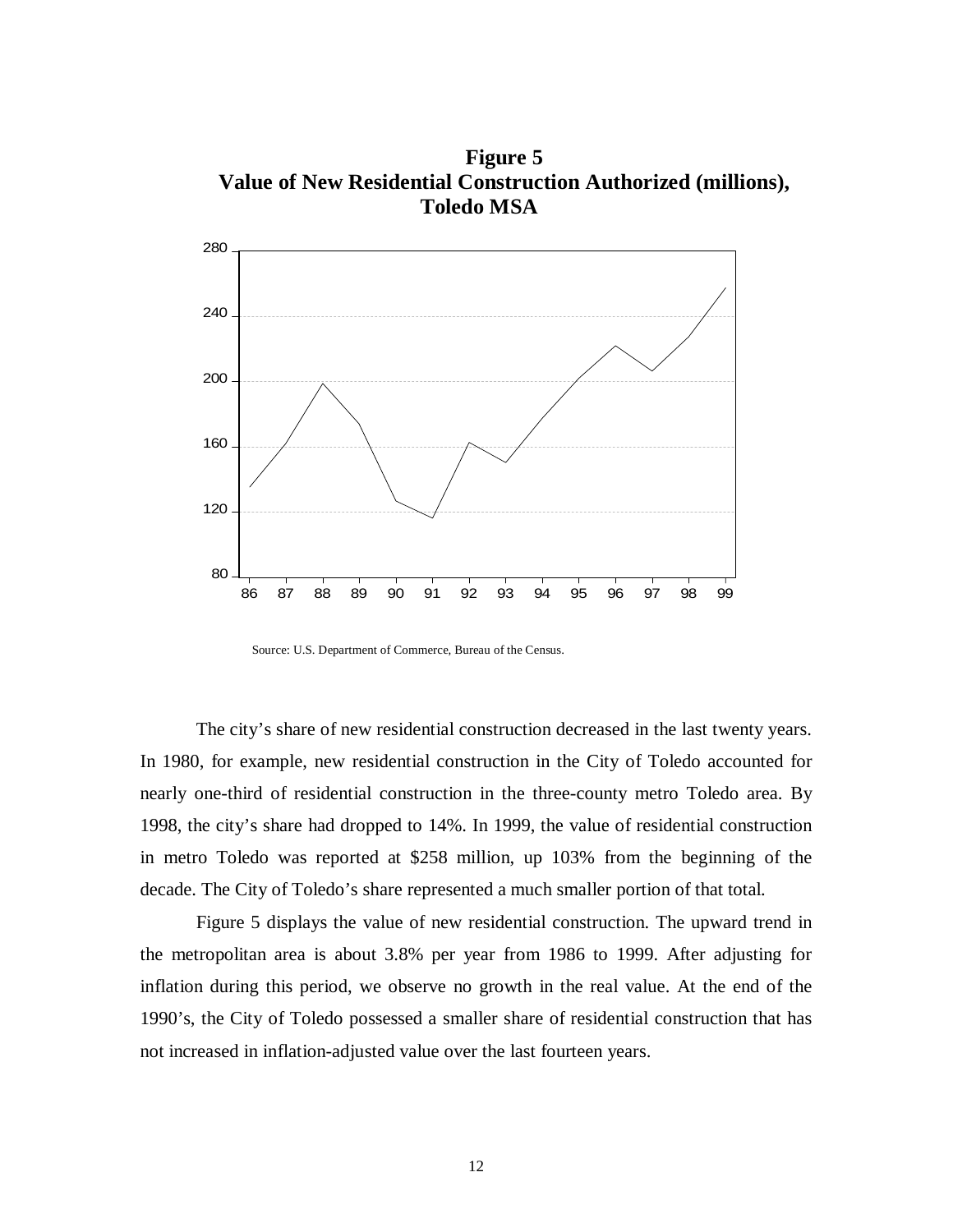It should also be noted that this report focuses on total residential construction. The City of Toledo has demolished thousands of homes over the last two decades. Thus, while we note a rebound in new construction, it remains unclear whether there is a net increase in the number of housing units within the City. While one might presume this phenomenon unique to the City, direct examination of it would provide for a more detailed comparative analysis of changes in housing within Toledo.

 Declining housing starts, compared to increases in outlying suburban communities, presents a challenge to Toledo, as it does for Ohio's other central cities. Toledo needs to explore potential policy changes to help ensure that there are continued efforts to promote residential development within the City.

The overall environment the city faces is one of relatively rapid growth in the suburbs and slow growth in the central city. For the long run, that is a major economic development problem for the City of Toledo. It requires attention along with aggressive planning and action; otherwise, slow growth in tax revenue will continue into the foreseeable future. This condition sets the stage, moreover, for a continuing struggle by the City's Administration and the City Council to meet demands for municipal services.

 Revenues are derived from three sources: payroll taxes on the wages of people working in the City, payroll taxes on the wages of people living in the City and earning their wages elsewhere, and a payroll tax (shared with another municipality) on the wages of employees working in Joint Economic Development zones. This report only examines revenues in general, but a careful analysis of the composition, overlap, and change among these three distinct sources should be undertaken.

 A final factor should be noted. The data on employment are aggregate data and do not differentiate between full-time, part-time, temporary, and seasonally employed individuals. Given the varying stability of employment along with susceptibility to unemployment and implications of these different categories on tax revenues, a systematic analysis of employment trends within the City of Toledo compared to other municipalities in Northwest Ohio seems necessary. It is important to understand the nature of urban employment, the possible disadvantages of worker density to economic advancement, and stability of the City's tax revenues in different types of economic conditions. Such considerations were outside the scope of this research, however.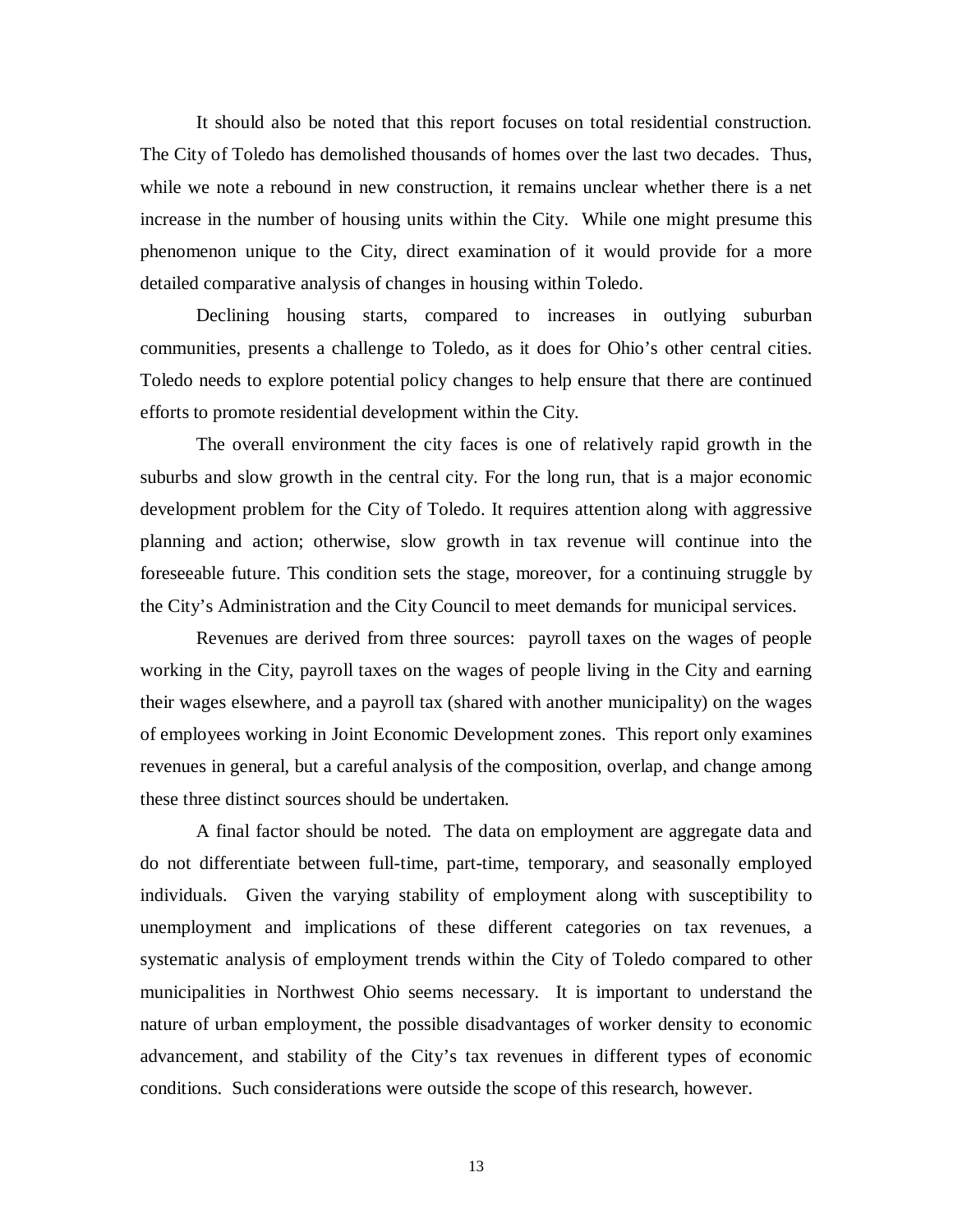### **Section 2 Short-term Forecasts of Tax Revenue**

Forecasting payroll tax revenue for the next calendar year is the fiscal responsibility of the City of Toledo's Finance Department. City Council prepares a list of expenditures in the city's budget for the next calendar year based on forecasts of tax revenues. Toledo's Municipal Code, Part 19 – Taxation Code, clearly specifies the purpose of the income tax:

#### **1905.01 Declaration of Purpose**.

To provide funds for the purposes of general municipal operations, maintenance, new equipment and capital improvements of the City there is hereby levied a tax on salaries, wages, commissions and other compensation, and on net profits as hereinafter provided. (1952 Code 33-1-1; Ord. 677-55)

The Finance Department faces two practical forecasting problems:

- 1. Budget preparation requires a forecast of revenue for the next calendar year.
- 2. Predicted revenue must be completed by November 15 of the current year when only two quarters of the current year's revenues are known with certainty.

The result is a forecast of tax revenue for eighteen months: two quarters of the current year and the entire next calendar year. Partially mitigating this difficulty, the City's stabilization fund serves as a safeguard, thus allowing for adjustment for overpredictions or underpredictions of revenue from year to year.

Figure 6 shows annual withholdings of tax revenue for the 1986-1999 period. The estimated trend in tax revenue accounts for about 93% of the movement in this series. Extrapolation of the trend each year would generate errors that vary in size as revenues move off the trend line due to economic forces. Most troublesome is the overprediction of revenue during the recession of 1990-91. In 1991, for example, tax revenue withholdings totaled \$92,452,379; the trend estimate predicted \$99,158,860.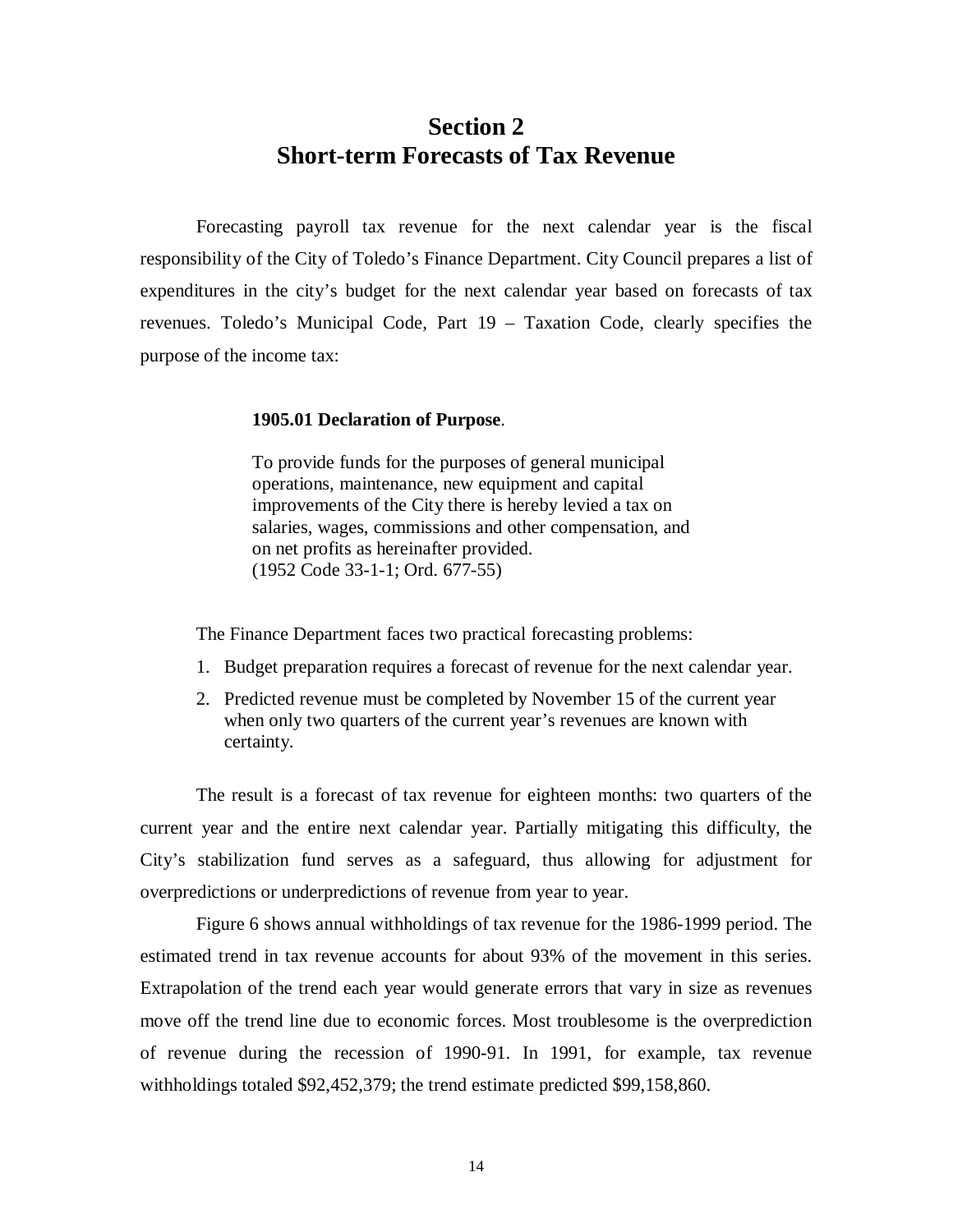Such overpredictions continue as long as actual tax revenue falls below predictions, leaving City Council to either cut expenditures during the year or try to offset what appears to be lost revenue. Overpredictions present City Council with serious downside problems. In contrast, the trend estimate underpredicts in years of significant economic expansion. For example, in 1999 the trend extrapolation generates a forecast of tax revenue of \$126,885,108, with actual tax revenue at \$130,461,607. Underprediction is certainly less serious in terms of adjustments for City Council during the year.

For the fourteen years examined, forecasts from the simple trend generate a mean absolute percent error of 3.3%. This *ex post* (historical) performance is reasonably good, but a trend forecast for the fourteen years would not have been available to the Finance Department. In a practical forecasting situation for 1992, for example, the Finance Department would have data available for only the 1986-1991 years. For those years, the estimated trend is a considerably poorer fit for the City's tax revenue.





 Note: Solid line is actual tax revenue; dashed line is estimated trend. Source: City of Toledo, Division of Taxation and Treasury, and The Urban Affairs Center.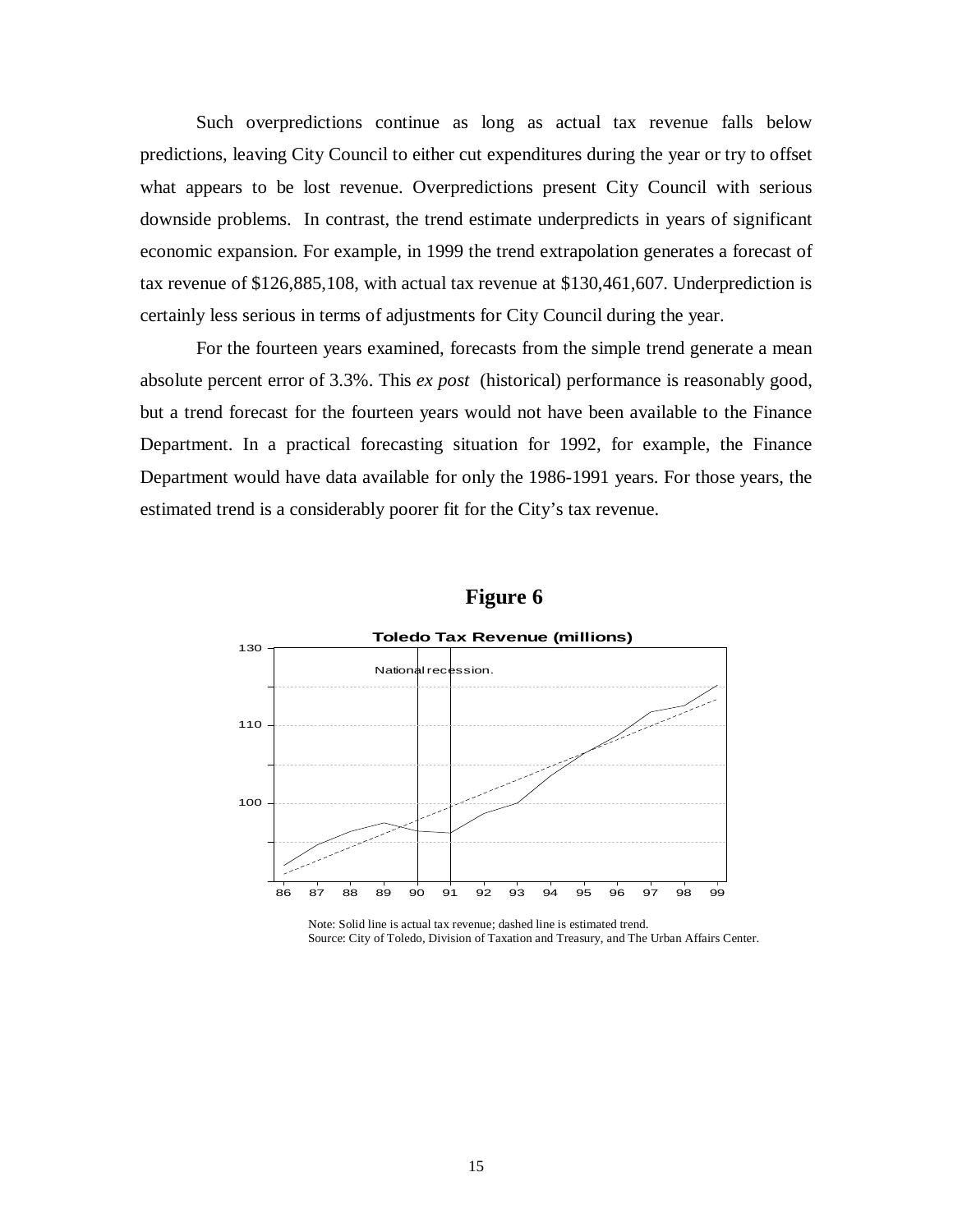



Note: Solid line is actual tax revenue; dashed line is estimated trend. Source: City of Toledo, Division of Taxation and Treasury, and the Urban Affairs Center.

Annual extrapolation of trend is a simple, reasonably accurate, and low-cost method for forecasting tax revenue. It is not available to the Finance Department because one-year-ahead forecasts are required for preparation of the City's budget before the current year is complete. The Finance Department must prepare a forecast of tax revenue for the next calendar year by November 15. Preparations for City Council occur at a time when tax revenue is available for only two quarters of the current year. Consequently, forecasts are required for two quarters in the current year followed by a forecast for the next calendar year. Figure 7 reveals more variation off trend for quarterly data. Trend is still the dominant movement, but in addition to the cyclic changes noted above, seasonal variation influences tax revenues. **Quarterly forecasts must account for three movements that influence tax revenue throughout the year: trend, cycle, and seasonal.**

We designed forecasting procedures to address the two problems the Finance Department faces in the budget process. Updating all estimates each year as new data become available yields a dynamic forecasting procedure that can be applied each fall during the budgeting process.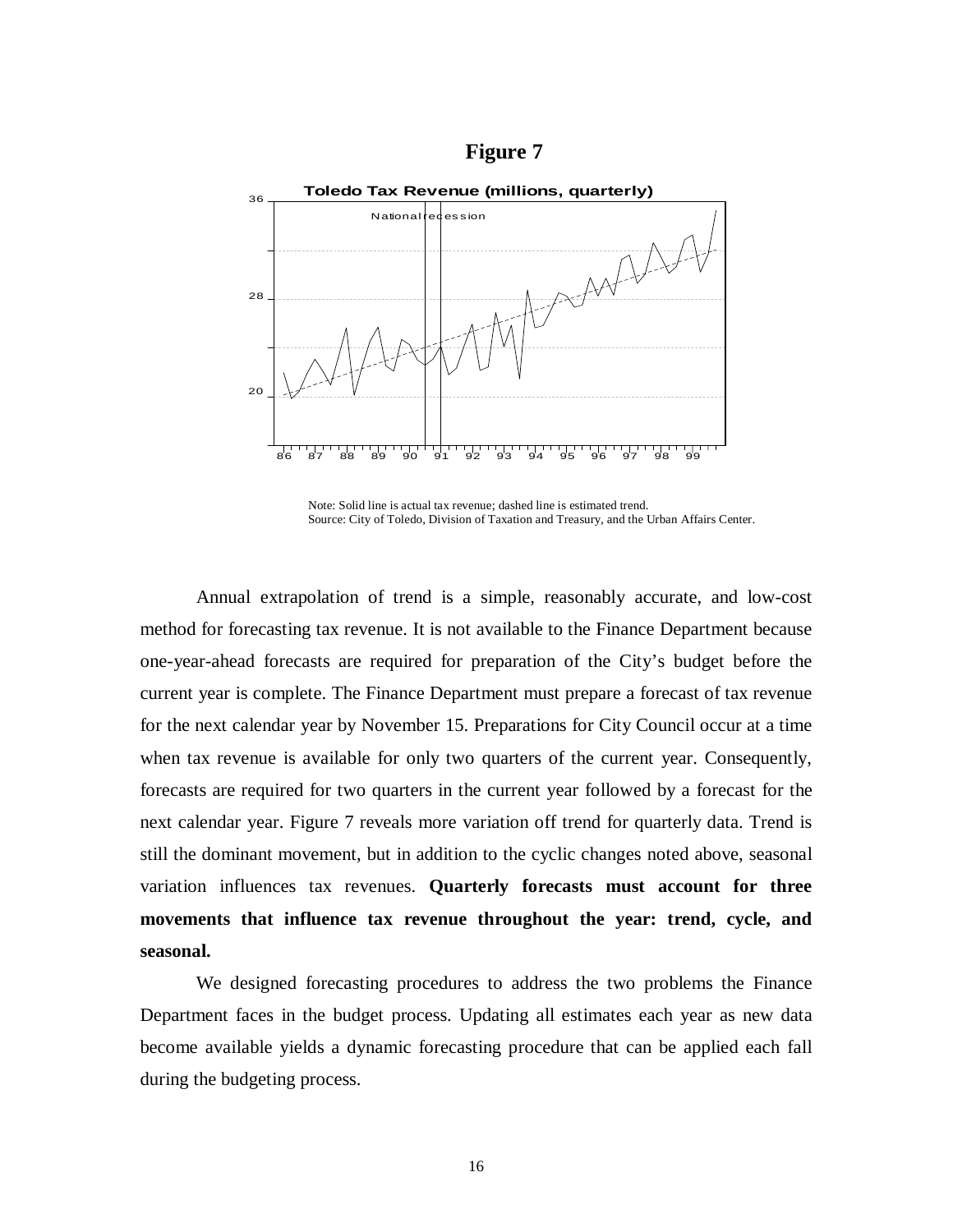#### **Seasonal Variation**.

As evident from Figure 7, there are obvious seasonal swings in tax revenue that recur annually. We estimated seasonal variation using methods employed by the U.S. Bureau of the Census. The technique is widely used to seasonally adjust data produced by many federal government agencies and private businesses. For the 1986-1999 period, tax revenues display seasonal highs in the first and fourth quarters. In other words, tax revenue tends to be above the norm at the beginning and end of each year. For the fourteen years examined, estimates reveal seasonal increases of about 3% and 5% for the first and fourth quarters, respectively. The second and third quarters were typically down about 3% and 5%, respectively, relative to the average. Seasonal variation can be estimated each year as new data become available. We recommend estimates for a tenyear period, 1990-1999 for example, which is a standard estimation period used extensively in business and government. For the 1990's, estimated seasonal indexes are given below.

| Quarter      | Seasonal Index |
|--------------|----------------|
| First        | 102.4          |
| Second       | 97.1           |
| <b>Third</b> | 95.5           |
| Fourth       | 105.4          |
|              |                |

Seasonal indexes do change over time, but our estimates show slowly changing seasonal patterns in tax revenue. There is variation from year to year, but the average seasonal indexes typify the period. We remove seasonal variation from quarterly data and forecast seasonally adjusted tax revenue. This eliminates recurring intra-year movements from the data and improves trend and cyclic estimates and forecasts. Data are reseasonalized for comparisons with the actual quarterly tax revenues reported by the City's Finance Department.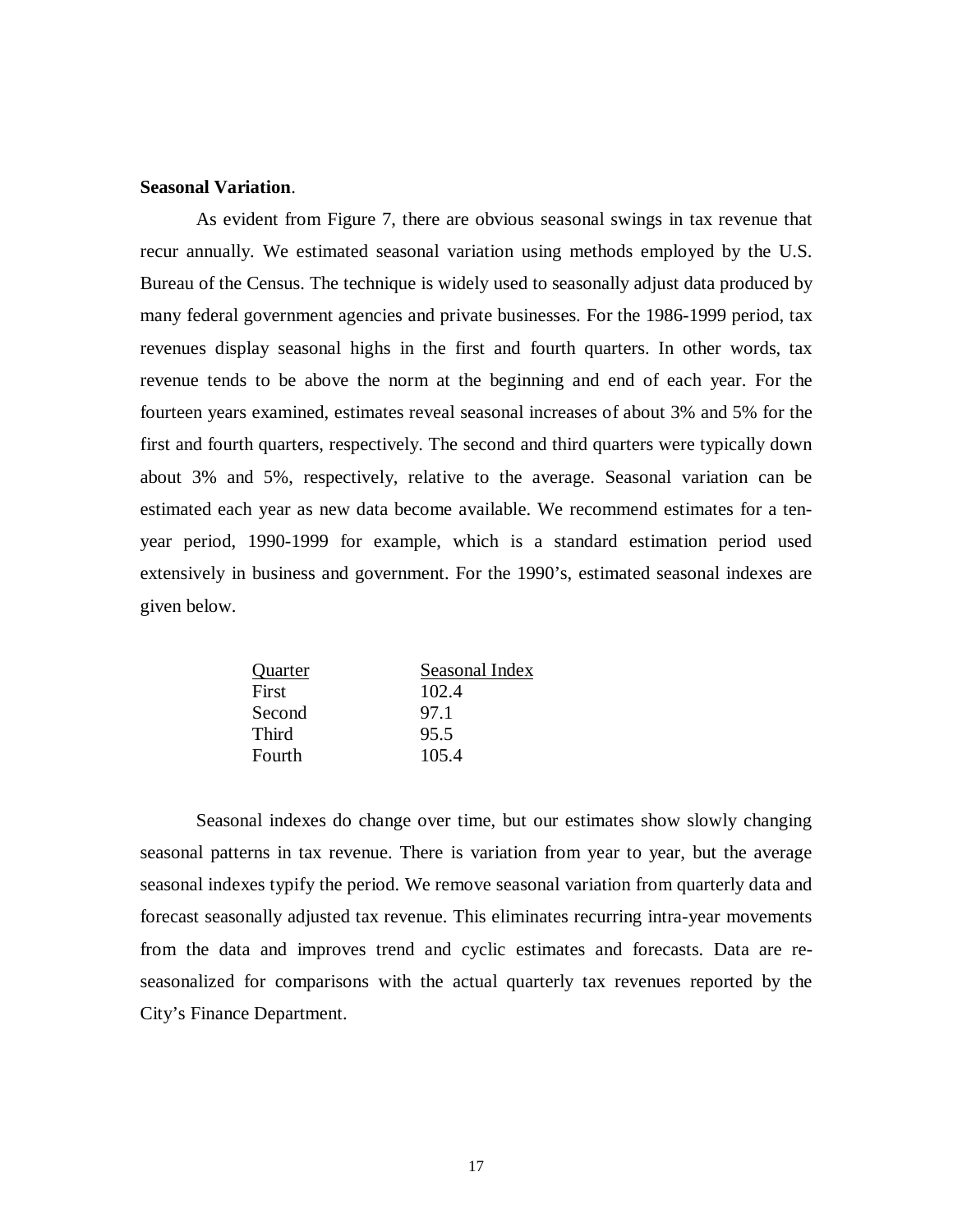#### **Trend**.

The upward trend in tax revenues, observed in Figures 7 and 8, is the dominating movement in tax revenues during the 1986-1999 period. Our estimate of the quarterly linear trend is based on (1).

(1) TXSSFF<sub>t</sub> =  $C$  + BT, where SSFF refers to the years of seasonal adjustment;

T represents the quarter, e.g., T=1 for the first quarter of 1986.

Dependent Variable: TX8699

| Sample: 1986:1 1999:4     |
|---------------------------|
| Included observations: 56 |

| Variable           | Coefficient  | Std. Error         | t-Statistic | Prob.    |
|--------------------|--------------|--------------------|-------------|----------|
| С                  | 19879671     | 374463.3           | 53.08843    | 0.0000   |
|                    | 217063.3     | 11429.00           | 18.99233    | 0.0000   |
| R-squared          | 0.869788     | Mean dependent var |             | 26065975 |
|                    |              | S.D. dependent var |             | 3795951. |
| S.E. of regression | 1382390.     |                    |             |          |
| Sum squared resid  | $1.03E + 14$ |                    |             |          |
| Log likelihood     | $-870.2444$  | <b>F-statistic</b> |             | 360.7084 |
| Durbin-Watson stat | 1.535213     | Prob(F-statistic)  |             | 0.000000 |
|                    |              |                    |             |          |
|                    |              |                    |             |          |

The dashed straight line in Figure 8 is a plot of tax revenues predicted by this equation. This fitted line displays the trend in the current-dollar value of the City's quarterly tax revenue. The results show a significant upward trend in tax revenues (B) that averaged \$217,063.30 per quarter for the fourteen-year period. This trend equation accounts for about 87% of the variation in TX8699. Cyclic movements and random, nonsystematic patterns in the data account for the remaining variation. Cyclic movement can be measured off the fitted trend line; it is the residual curve shown in Figure 8.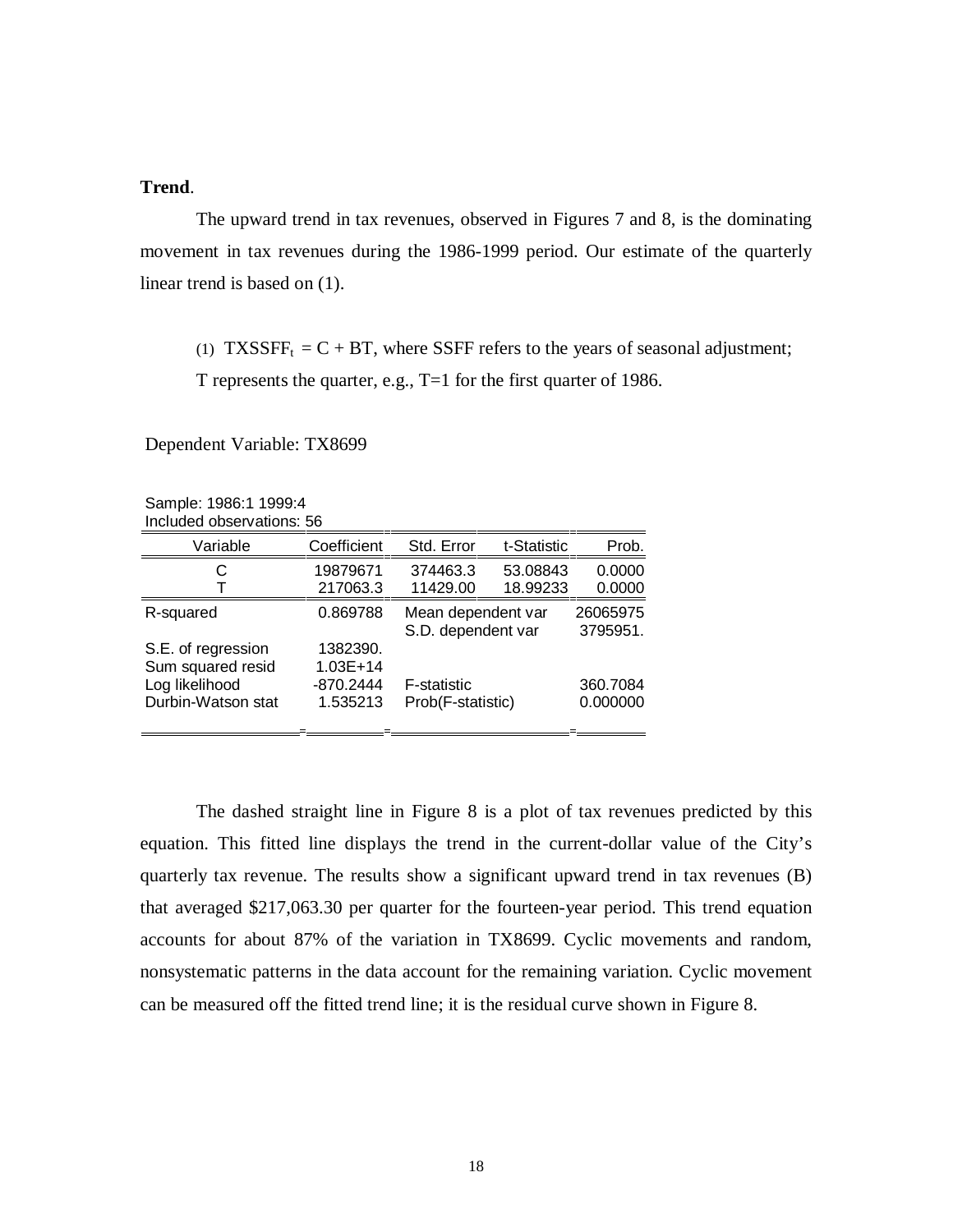**Figure 8 Quarterly Tax Revenue Trend** 



#### **Cyclic Movement**.

The ratio of the seasonally adjusted tax revenues to trend values measures cyclic movement (CYTRD). In essence, this gives the percent off the trend line in Figure 8. For the fourth quarter of 1999, CYTRD equals 1.051, indicating that tax revenue was about 5% above its estimated trend. CYTRD can be forecast with (2).

$$
(2) \ \ \text{CYTRD}_t = A + B_1AWIC_{t\text{-}2} + B_2CYTRD_{t\text{-}2}
$$

In this case, AWIC refers to average weekly initial claims for unemployment insurance in the Toledo area. *Our analysis reveals that initial claims are a reasonably good leading indicator of the cyclic behavior of tax revenues.* We forecast CYTRD with AWIC lagged 2 quarters and with CYTRD itself lagged 2 quarters. The lagged value of CYTRD captures the persistence of cyclic movements in quarterly tax revenues. To forecast CYTRD for the fourth quarter of 1999, for example, we use AWIC and CYTRD from the second quarter of that year. *This two-quarter lead-time allows us to capture some early warnings on cyclic change in tax revenue.*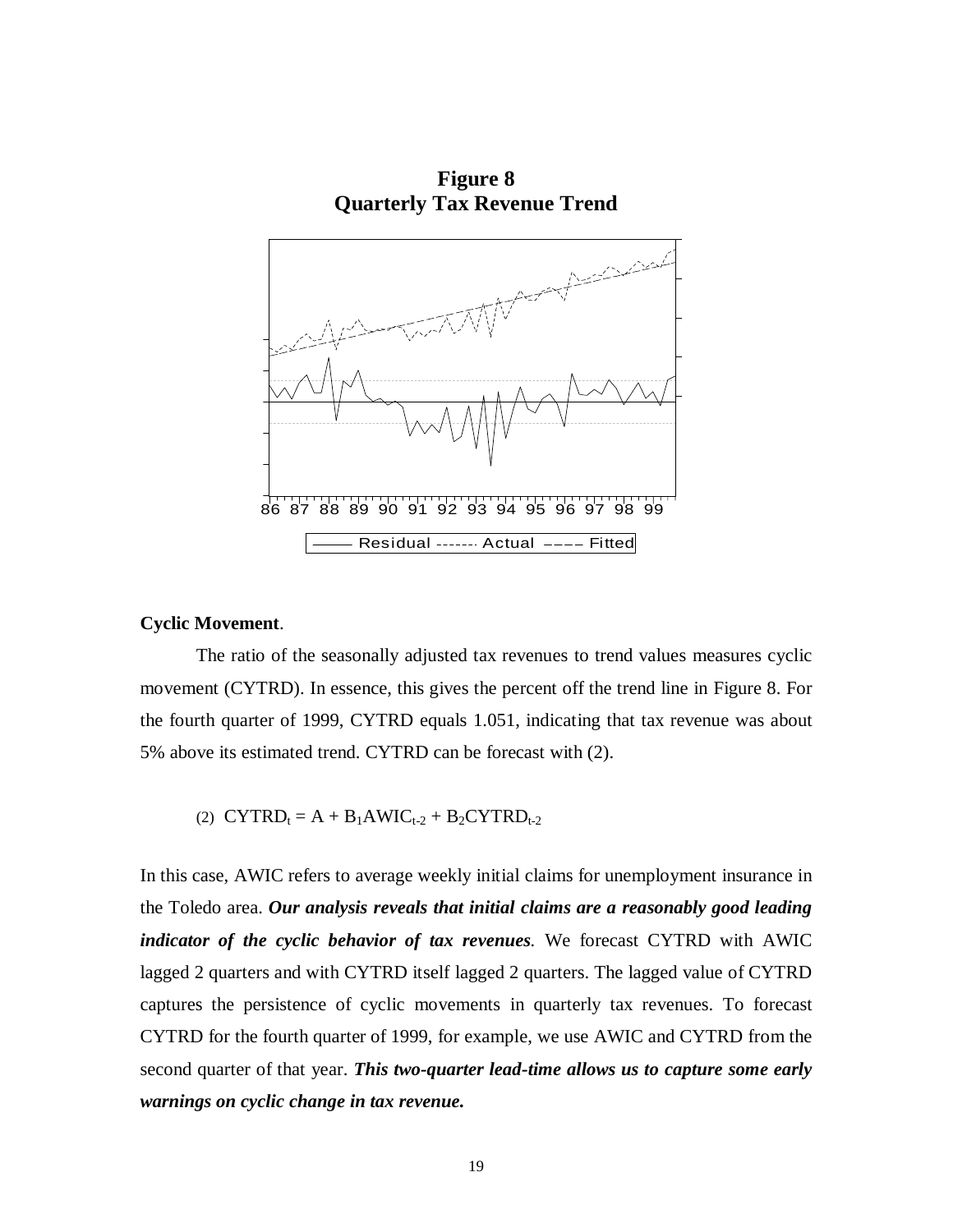Figure 9 illustrates the behavior of AWIC relative to tax revenue. Note that tax revenue tends to decline as initial claims (AWIC) rise; for the fourteen-year period, a two-quarter lead by AWIC is statistically significant. Other indicators for the local economy also show significant lead times compared to quarterly tax revenue, but the leads were less significant in quantitative terms than those of initial claims for unemployment insurance. The latter are linked directly to changing employment conditions in the local economy.





Source: City of Toledo, Division of Taxation and Treasury, and the Ohio Department of Job and Family Services.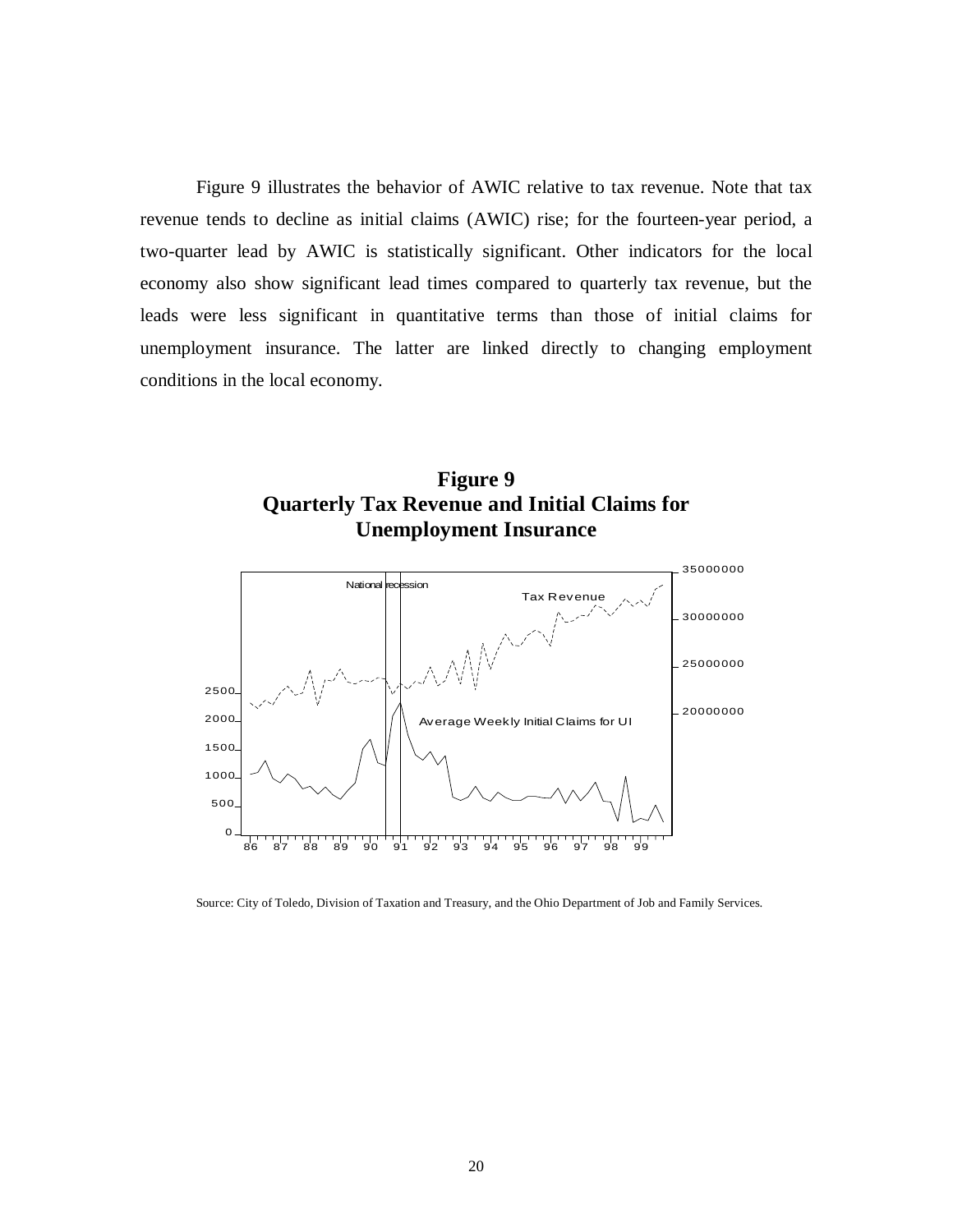Figures 10 and 11 show the quarterly Toledo metro index of leading indicators and new housing units authorized by building permits within the Toledo metro area. Like initial claims, these indicators are available in a timely manner. The U.S. Bureau of the Census provides new building permits monthly, Dr. Kozlowski updates the Toledo index of leading indicators quarterly at the University of Toledo. Those two indicators can also contribute to a prediction of cyclic change during the budget process each fall.

**Figure 10 Quarterly Tax Revenue and Toledo Index of Leading Indicators** 



Source: City of Toledo, Division of Taxation and Treasury, and Dr. Paul Kozlowski, College of Business Administration, The University of Toledo.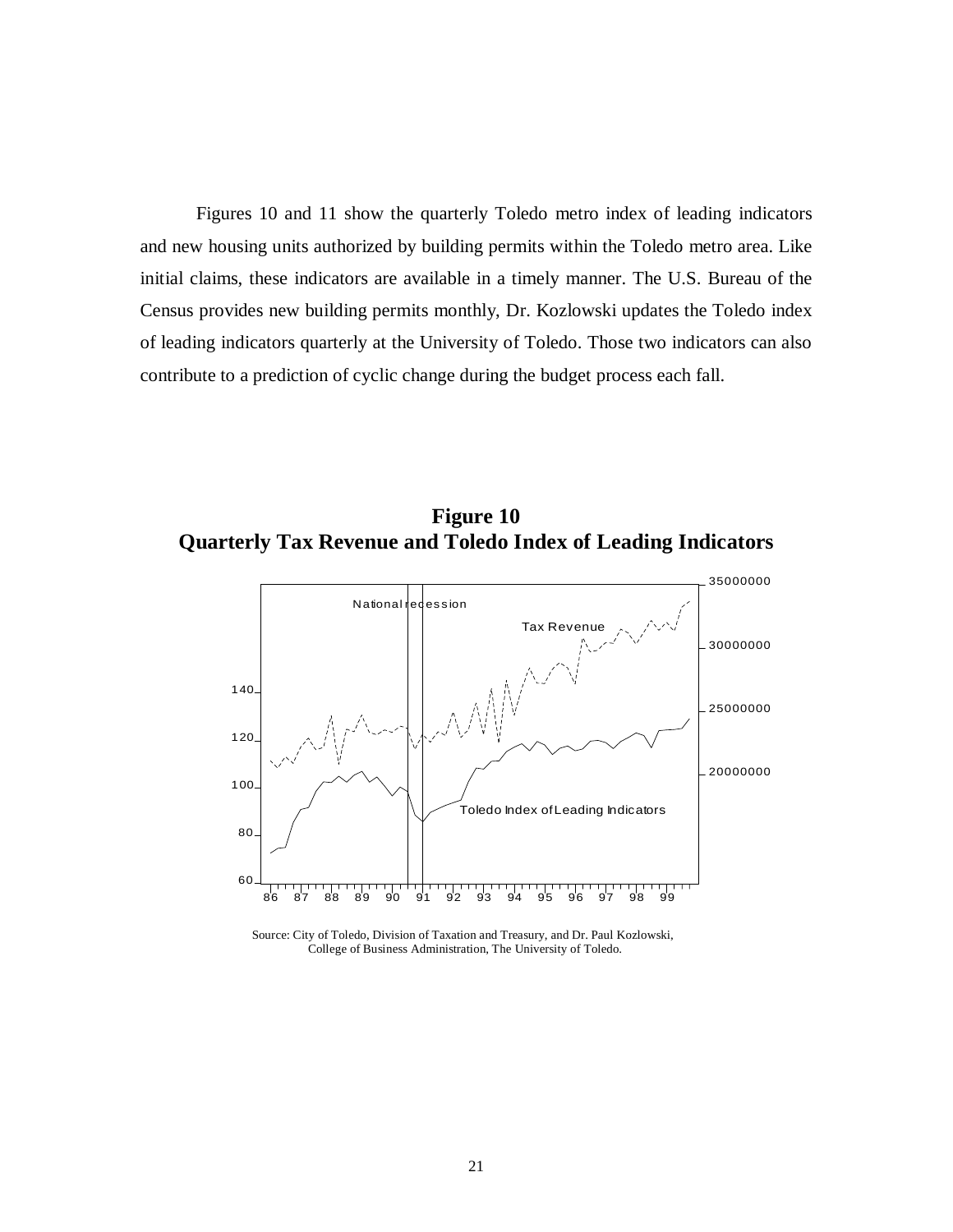



Source: City of Toledo, Division of Taxation and Treasury, and U.S. Department of Commerce, Bureau of the Census.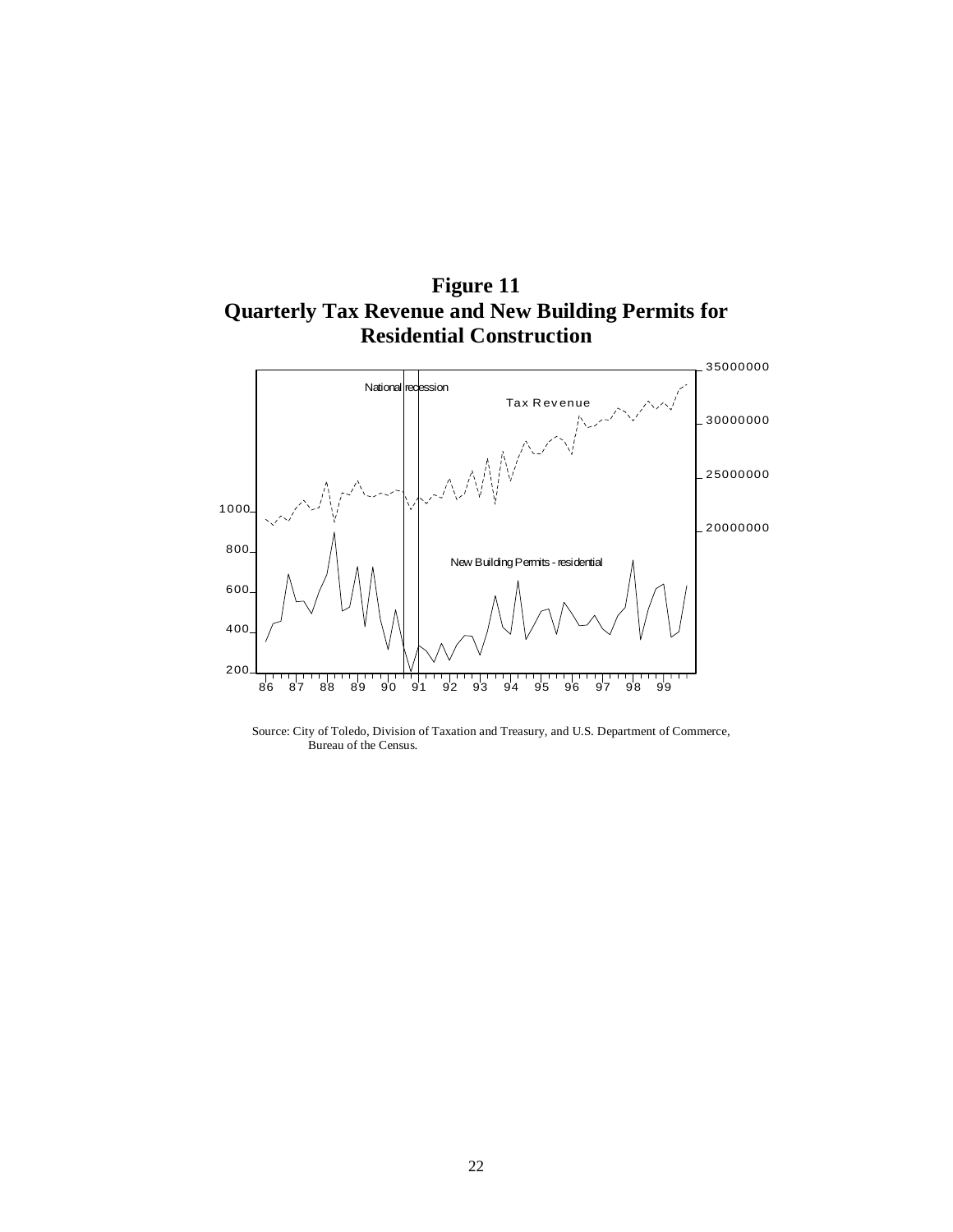The following steps present an example of the dynamic quarterly forecast (DQF) for 1998 and the annual forecast for 1999.

#### A. Dynamic Quarterly Forecast

- 1) Trend estimate, 1986.1 1998.2  $TX8698 = 20124826 + 203584T$
- 2) Trend Forecast

 $1998.3$  TX8698 = \$30,507,610  $1998.4$  TX8698 = \$30,711,194

3) Cyclic Forecast (from estimate of equation 2 above)

1998.3 CYTRD = 1.007 1998.4 CYTRD = 1.029

4) Seasonally Adjusted Forecasts: Trend and Cycle

1998.3 \$30,507,610 (1.007) = \$30,710,913 1998.4 \$30,711,194 (1.029) = \$31,587,784

5) Re-seasonalize

1998.3 \$30,710,913 (.950767) = \$29,198,922 1998.4 \$31,587,784 (1.04714) = \$33,076,895

6) Annual Forecast, 1998

\$31,507,891 (known) \$30,107,743 (known) \$29,198,922 (forecast above) \$33,076,895 (forecast above) \$123,891,451

7) Forecast Evaluation, 1998

| Error                            | \$ 1,286,896 (underprediction = $1\%$ ) |
|----------------------------------|-----------------------------------------|
| Forecast                         | \$123,891,451                           |
| Actual Tax Revenue \$125,178,347 |                                         |

For the eleven years from 1989 to 1999, tax revenue averaged about \$108,000,000. In dollars, absolute errors averaged just \$1,603,849, which is small relative to the actual size of tax revenue. On a year-by-year basis, absolute percent errors for DQF averaged only 1.5%. Only the third and fourth quarters are predicted each year;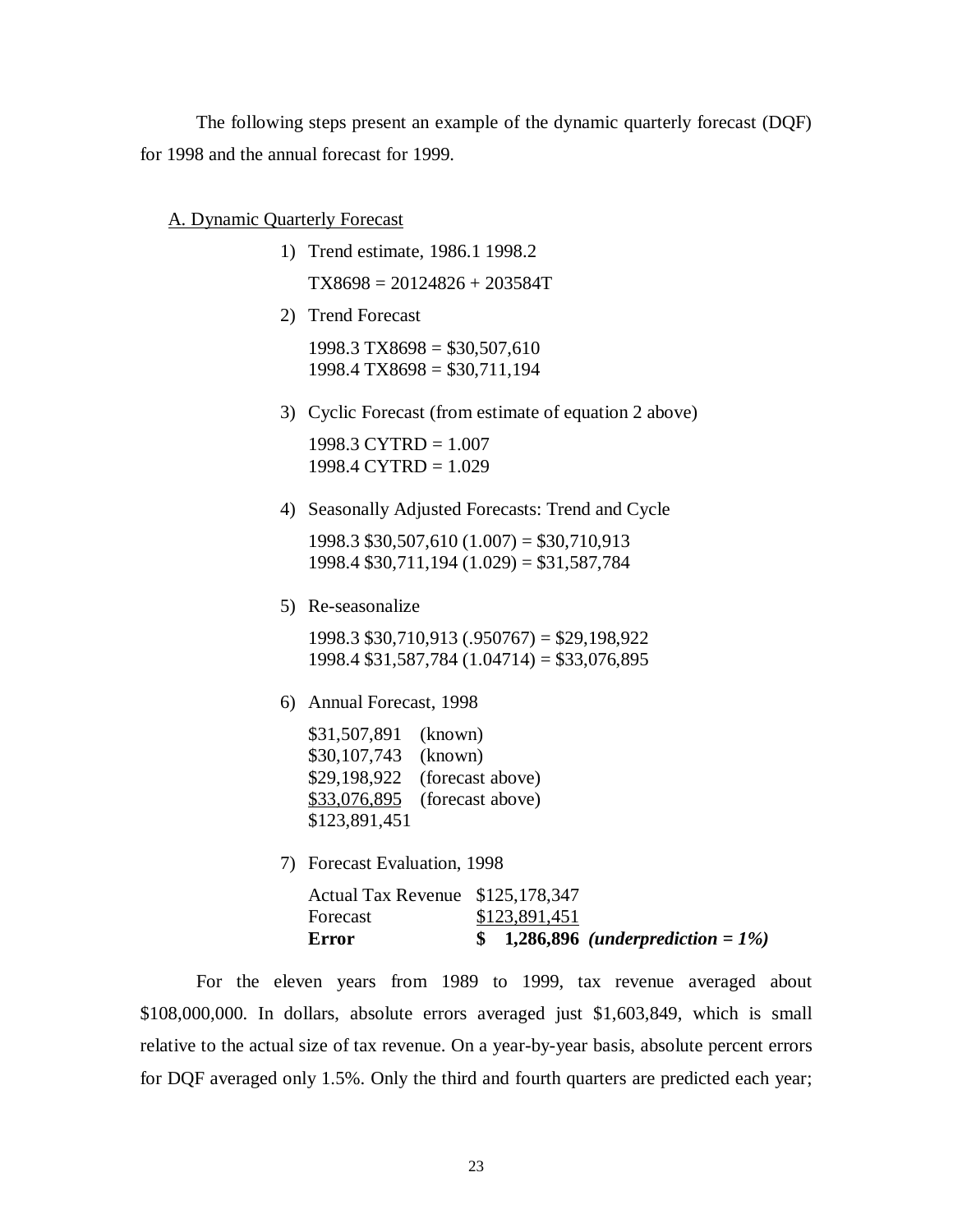first- and second-quarter revenues are known. The small errors in the current year reflect this fact and the performance of DQF. These current-year forecasts provide a good foundation for predicting annual tax revenue for the next year.

#### B. Annual Forecast, 1999

1) Annual Trend and Leading Indicator Model (TLI)

$$
TX_{99} = 90,192,810 + 2,976,538T - 8977.573AWIC_{98} = $127,191,512
$$

2) Forecast Evaluation, 1999

| Error                            | $$3,270,095$ (underprediction = 2.5%) |
|----------------------------------|---------------------------------------|
| Forecast                         | \$127,191,512                         |
| Actual Tax Revenue \$130,461,607 |                                       |

The average absolute error is less than 5% for the 1991-1999 period. In dollars, it's about \$4.7 million for a city with tax revenues that averaged about \$112 million over this period. In 1999, for example, the one-year-ahead projection is \$127,191,512, which underpredicts actual tax revenue of \$130,461,607 by 2.5%. For the recession year of 1991, the projection is \$93,965,949. That is an overprediction of \$1,513,570, or 1.6%. With a stabilization fund, that overprediction is manageable.

Forces external to Toledo's economy, a slump in the national economy for example, do influence cyclical movement locally. The national recession of 1990-1991 is the cyclic force that pulled revenue below trend during the 1986-1999 period. Such episodes recur but are not periodic; they are difficult to predict.

Key leading indicators are used to account for cyclical forces. Our procedures estimate and integrate recurring, intra-year seasonal patterns into the one-year-ahead projection of tax revenue. Random, non-recurring, non-systematic movements also occur; they manifest themselves in strikes or through construction projects (Lucas County Library, Jeep, and the Toledo Prison, for example). Such non-systematic movements contribute to errors in projecting revenues into the next calendar year.

Good judgment by City officials plays a key role in adapting projections to account for these economic impacts. Our forecasting procedure incorporates the systematic patterns from trend, cycle, and seasonal movements that are estimated and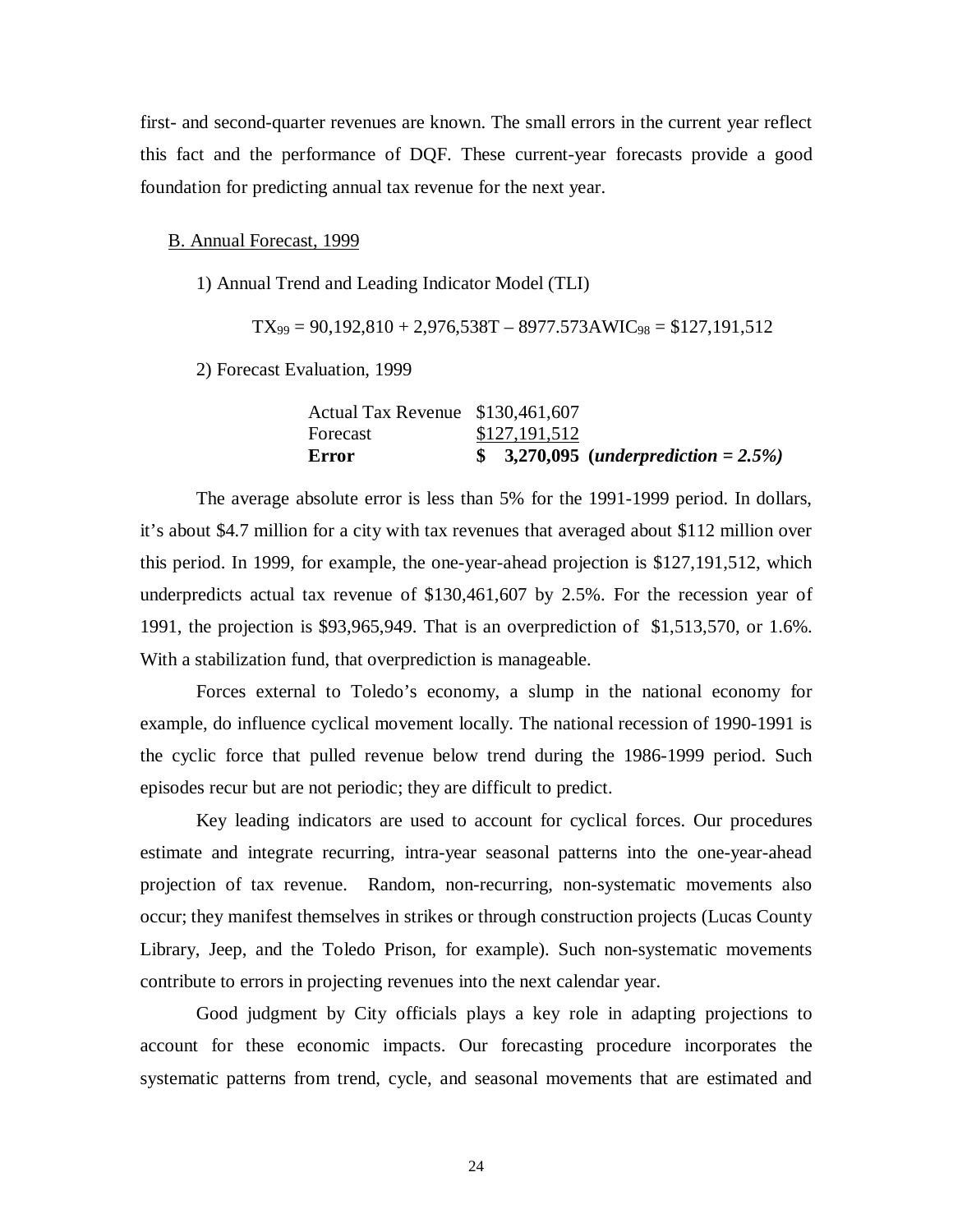updated dynamically to predict tax revenue. The forecasting process is not mechanical, however. Analysis of the economic outlook for the local area is a key input to forecasts of the City's tax revenue that allows adaptation of forecasts to account for non-recurring, but potentially significant, economic factors.

Using updated estimates for each year in the 1990's for DQF and TLI results in a mean absolute percent error of 4.2%. This is reasonably good given the loss in observations as estimates are moved back in time. For example, in 1991 there are only five annual observations to work with (1986 to 1990) and only 18 quarterly observations (1986.1 to 1990.2). If the TLI model is not used and forecasts rely simply on an estimate of the annual growth in tax revenue following DQF as the base, then this reduces the mean absolute percent error to 3.6%. Although that appears to be better performance, it ignores potential cyclic movement that influences annual tax revenue. In a period like the 1990's, which is characterized by a long, vigorous economic expansion, ignoring cyclic activity does not generate larger errors. During a classical economic slump like the recession episode of 1990-1991, failing to account for cyclic activity will inevitably result in larger errors. This showed up in the large differences between the estimated trend in tax revenue and actual tax revenue in 1990 through 1992, a period when trend predictions resulted in large overpredictions of the City's revenue for the next year. Overpredictions associated with slumps may require significant budget cuts and/or program reductions at a time when they are likely to be counterproductive. This may exacerbate a local recession. The impact on employees, capital expenditures, leases, and other contracts may be severe and take years to overcome. The TLI model is preferable, therefore, to a simple extrapolation of recent growth rates one-year ahead, but it can only partially explain revenue changes. The DQF, which includes TLI as a component, has greater explanatory ability than either simple extrapolation or TLI alone.

The Finance Department can apply DQF each year with updated data. During the budget process, seasonal indexes, trend estimates, and cyclic estimates can be recalculated. *We believe it is essential to apply the Dynamic Quarterly Forecast (DQF) model each year, instead of attempting to predict revenue with a static model that fails to account for new information.* Updating estimates and forecasting quarterly and annual tax revenues can be completed during the budget process starting in September.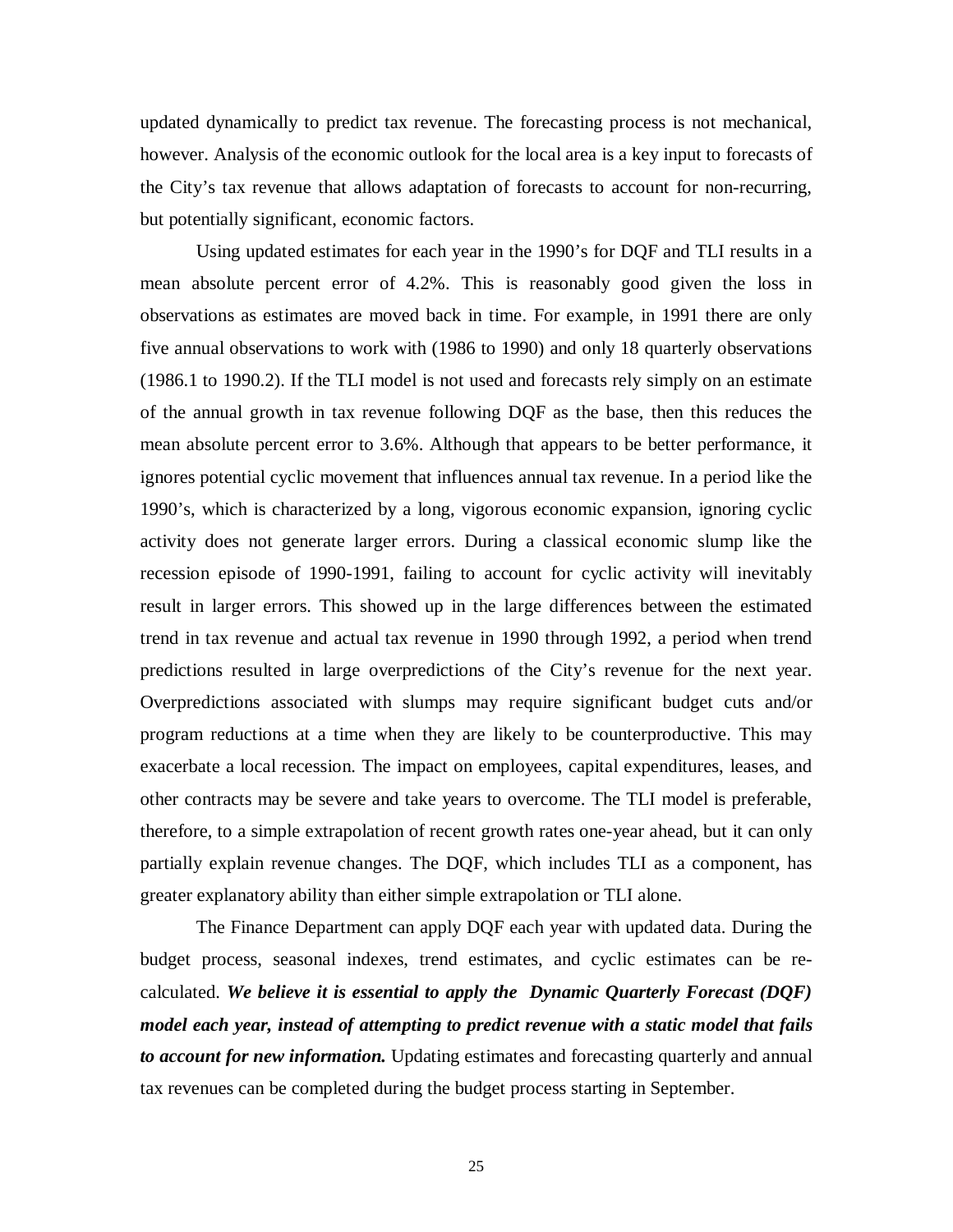### **Section 3 Recommendations**

The long-term trends and short-run movements in the City's tax revenue present the City of Toledo with economic conditions requiring attention. The long-term challenge facing the City is to identify policies that will continue the upward momentum observed the tax revenue since 1992. The short-run movements in tax revenue require a systematic approach to forecasting revenue for the next calendar year. The Dynamic Quarterly Forecasting procedure addresses directly the short-run issues surrounding budget preparation.

For short-run forecasting of the City's tax revenue, we strongly recommend the use of the Dynamic Quarterly Forecast (DQF) procedures. In budget preparation, DQF considers factors that influence tax revenue from year to year. Its dynamic characteristics reflect new information that can be integrated into the budget process each Fall. Updates on leading indicators for the local economy can improve forecasting, and those updates should be part of the process each year. DQF can be put in operation in Fall 2000.

The City's major problem with tax revenue is long-run growth, not short-term fluctuations. Faced with long-term trends identified in this report, the City needs to:

- Develop a strategy to deal with the long-term factors affecting its tax base. Key issues that require attention include the employment base, business environment, housing, and new residents; these are not new issues for urban areas. Analyses of these issues should include the following:
	- 1. Consideration of the impacts and effects of joint economic development zones.
	- 2. Composition and distribution of full-time, part-time, temporary, and seasonal employees.
	- 3. Analysis of the relationship between the relocation of jobs from Toledo to the suburbs and the residential location of workers in subsequent years.